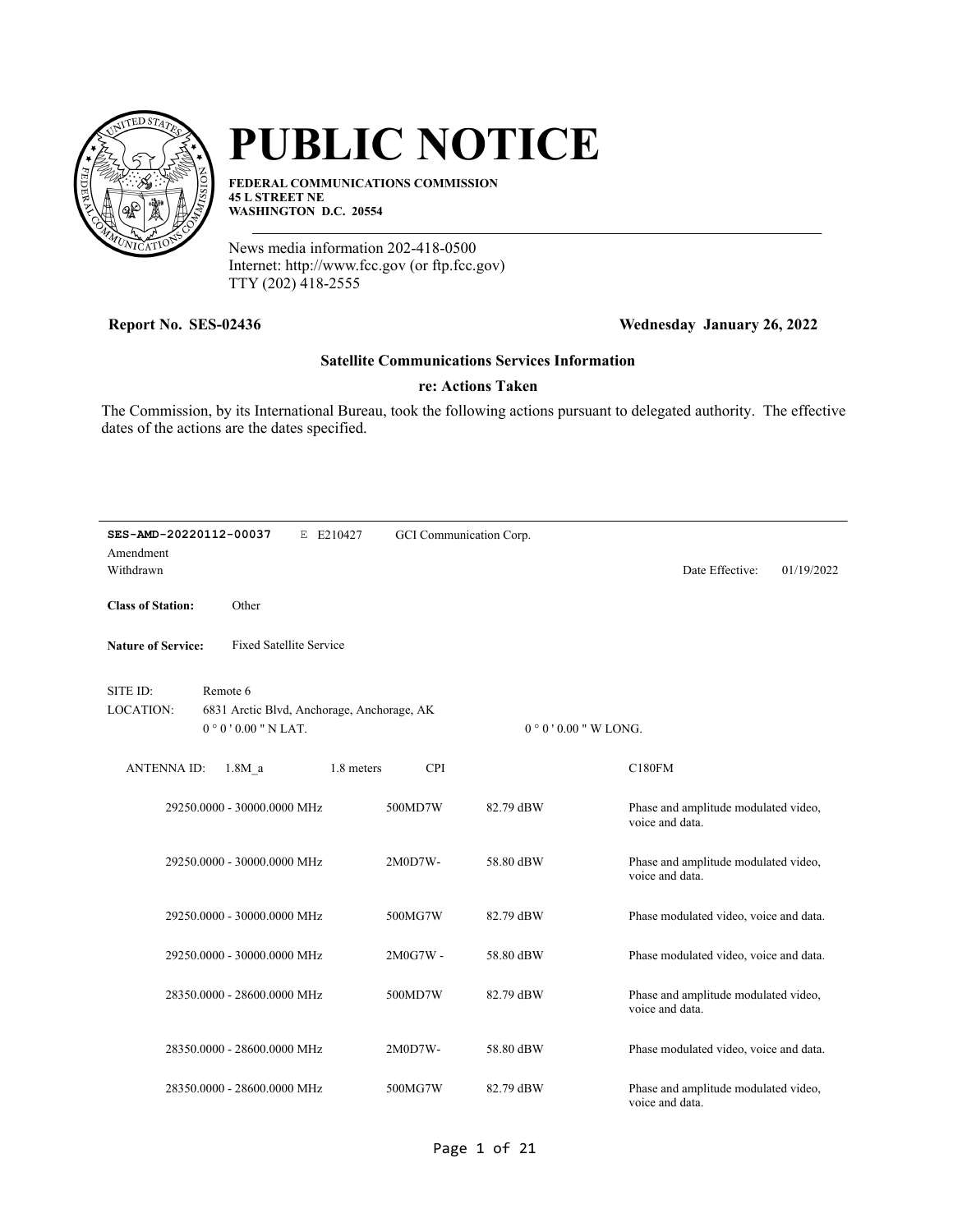|                    | 28350.0000 - 28600.0000 MHz | $2M0G7W -$                                 | 58.80 dBW | Phase modulated video, voice and data.                  |
|--------------------|-----------------------------|--------------------------------------------|-----------|---------------------------------------------------------|
|                    | 19700.0000 - 20200.0000 MHz | 500MD7W                                    |           | Phase and amplitude modulated video,<br>voice and data. |
|                    | 19700.0000 - 20200.0000 MHz | 2M0D7W-                                    |           | Phase and amplitude modulated video,<br>voice and data. |
|                    | 19700.0000 - 20200.0000 MHz | 500MG7W                                    |           | Phase modulated video, voice and data.                  |
|                    | 19700.0000 - 20200.0000 MHz | $2M0G7W -$                                 |           | Phase modulated video, voice and data.                  |
|                    | 18300.0000 - 18800.0000 MHz | 500MD7W                                    |           | Phase and amplitude modulated video,<br>voice and data. |
|                    | 18300.0000 - 18800.0000 MHz | 2M0D7W-                                    |           | Phase and amplitude modulated video,<br>voice and data. |
|                    | 18300.0000 - 18800.0000 MHz | 500MG7W                                    |           | Phase and amplitude modulated video,<br>voice and data. |
|                    | 18300.0000 - 18800.0000 MHz | 2M0G7W-                                    |           | Phase and amplitude modulated video,<br>voice and data. |
| SITE ID:           | Remote 7                    |                                            |           |                                                         |
| LOCATION:          |                             | 6831 Arctic Blvd, Anchorage, Anchorage, AK |           |                                                         |
|                    | $0°0'0.00"$ N LAT.          |                                            |           | $0°0'0.00''$ W LONG.                                    |
|                    |                             |                                            |           |                                                         |
| <b>ANTENNA ID:</b> | 1.8M <sub>b</sub>           | 1.8 meters<br><b>CPI</b>                   |           | 3180                                                    |
|                    | 29250.0000 - 30000.0000 MHz | 500MD7W                                    | 82.89 dBW | Phase and amplitude modulated video,<br>voice and data. |
|                    | 29250.0000 - 30000.0000 MHz | 2M0D7W-                                    | 58.90 dBW | Phase and amplitude modulated video,<br>voice and data. |
|                    | 29250.0000 - 30000.0000 MHz | 500MG7W                                    | 82.89 dBW | Phase modulated video, voice and data.                  |
|                    | 29250.0000 - 30000.0000 MHz | 2M0G7W -                                   | 58.90 dBW | Phase modulated video, voice and data.                  |
|                    | 28350.0000 - 28600.0000 MHz | 500MD7W                                    | 82.89 dBW | Phase and amplitude modulated video,<br>voice and data. |
|                    | 28350.0000 - 28600.0000 MHz | 2M0D7W-                                    | 58.90 dBW | Phase and amplitude modulated video,<br>voice and data. |
|                    | 28350.0000 - 28600.0000 MHz | 500MG7W                                    | 82.89 dBW | Phase modulated video, voice and data.                  |
|                    | 28350.0000 - 28600.0000 MHz | 2M0G7W -                                   | 58.90 dBW | Phase modulated video, voice and data.                  |
|                    | 19700.0000 - 20200.0000 MHz | 500MD7W                                    |           | Phase and amplitude modulated video,<br>voice and data. |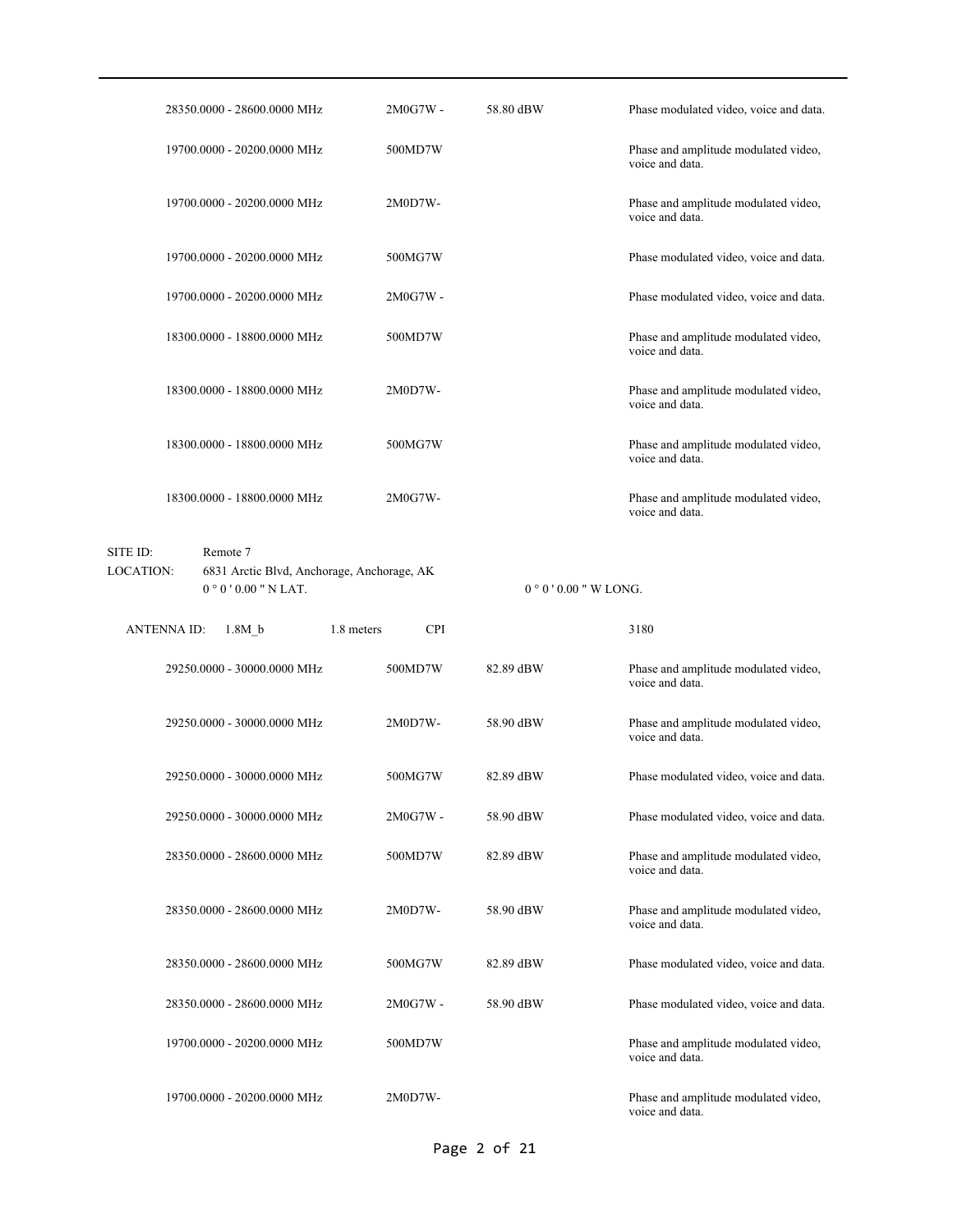|                              |                    | 19700.0000 - 20200.0000 MHz                                                  | 500MG7W    |                |                      | Phase modulated video, voice and data.                  |
|------------------------------|--------------------|------------------------------------------------------------------------------|------------|----------------|----------------------|---------------------------------------------------------|
|                              |                    | 19700.0000 - 20200.0000 MHz                                                  | 2M0G7W -   |                |                      | Phase modulated video, voice and data.                  |
|                              |                    | 18300.0000 - 18800.0000 MHz                                                  | 500MD7W    |                |                      | Phase and amplitude modulated video,<br>voice and data. |
|                              |                    | 18300.0000 - 18800.0000 MHz                                                  | 2M0D7W-    |                |                      | Phase and amplitude modulated video,<br>voice and data. |
|                              |                    | 18300.0000 - 18800.0000 MHz                                                  | 500MG7W    |                |                      | Phase modulated video, voice and data.                  |
|                              |                    | 18300.0000 - 18800.0000 MHz                                                  | $2M0G7W -$ |                |                      | Phase modulated video, voice and data.                  |
| SITE ID:<br><b>LOCATION:</b> |                    | Remote 8<br>6831 Arctic Blvd, Anchorage, Anchorage, AK<br>$0°0'0.00"$ N LAT. |            |                | $0°0'0.00''$ W LONG. |                                                         |
|                              | <b>ANTENNA ID:</b> | 1.8M <sub>c</sub>                                                            | 1.8 meters | Global Skyware |                      | 1815                                                    |
|                              |                    | 29250.0000 - 30000.0000 MHz                                                  | 500MG7W    |                | 82.99 dBW            | Phase modulated video, voice and data.                  |
|                              |                    | 29250.0000 - 30000.0000 MHz                                                  | 500MD7W    |                | 82.99 dBW            | Phase and amplitude modulated video,<br>voice and data. |
|                              |                    | 29250.0000 - 30000.0000 MHz                                                  | 2M0D7W-    |                | 59.00 dBW            | Phase and amplitude modulated video,<br>voice and data. |
|                              |                    | 29250.0000 - 30000.0000 MHz                                                  | 500MG7W    |                | 82.99 dBW            | Phase modulated video, voice and data.                  |
|                              |                    | 29250.0000 - 30000.0000 MHz                                                  | $2M0G7W -$ |                | 59.00 dBW            | Phase modulated video, voice and data.                  |
|                              |                    | 28350.0000 - 28600.0000 MHz                                                  | 500MD7W    |                | 82.99 dBW            | Phase and amplitude modulated video,<br>voice and data. |
|                              |                    | 28350.0000 - 28600.0000 MHz                                                  | $2M0D7W -$ |                | 59.00 dBW            | Phase and amplitude modulated video,<br>voice and data. |
|                              |                    | 28350.0000 - 28600.0000 MHz                                                  | 2M0G7W -   |                | 59.00 dBW            | Phase modulated video, voice and data.                  |
|                              |                    | 19700.0000 - 20200.0000 MHz                                                  | 500MD7W    |                |                      | Phase and amplitude modulated video,<br>voice and data. |
|                              |                    | 19700.0000 - 20200.0000 MHz                                                  | 2M0D7W-    |                |                      | Phase and amplitude modulated video,<br>voice and data. |
|                              |                    | 19700.0000 - 20200.0000 MHz                                                  | 500MG7W    |                |                      | Phase modulated video, voice and data.                  |
|                              |                    | 19700.0000 - 20200.0000 MHz                                                  | $2M0G7W -$ |                |                      | Phase modulated video, voice and data.                  |
|                              |                    | 18300.0000 - 18800.0000 MHz                                                  | 500MD7W    |                |                      | Phase and amplitude modulated video,<br>voice and data. |
|                              |                    | 18300.0000 - 18800.0000 MHz                                                  | 2M0D7W-    |                |                      | Phase and amplitude modulated video,<br>voice and data. |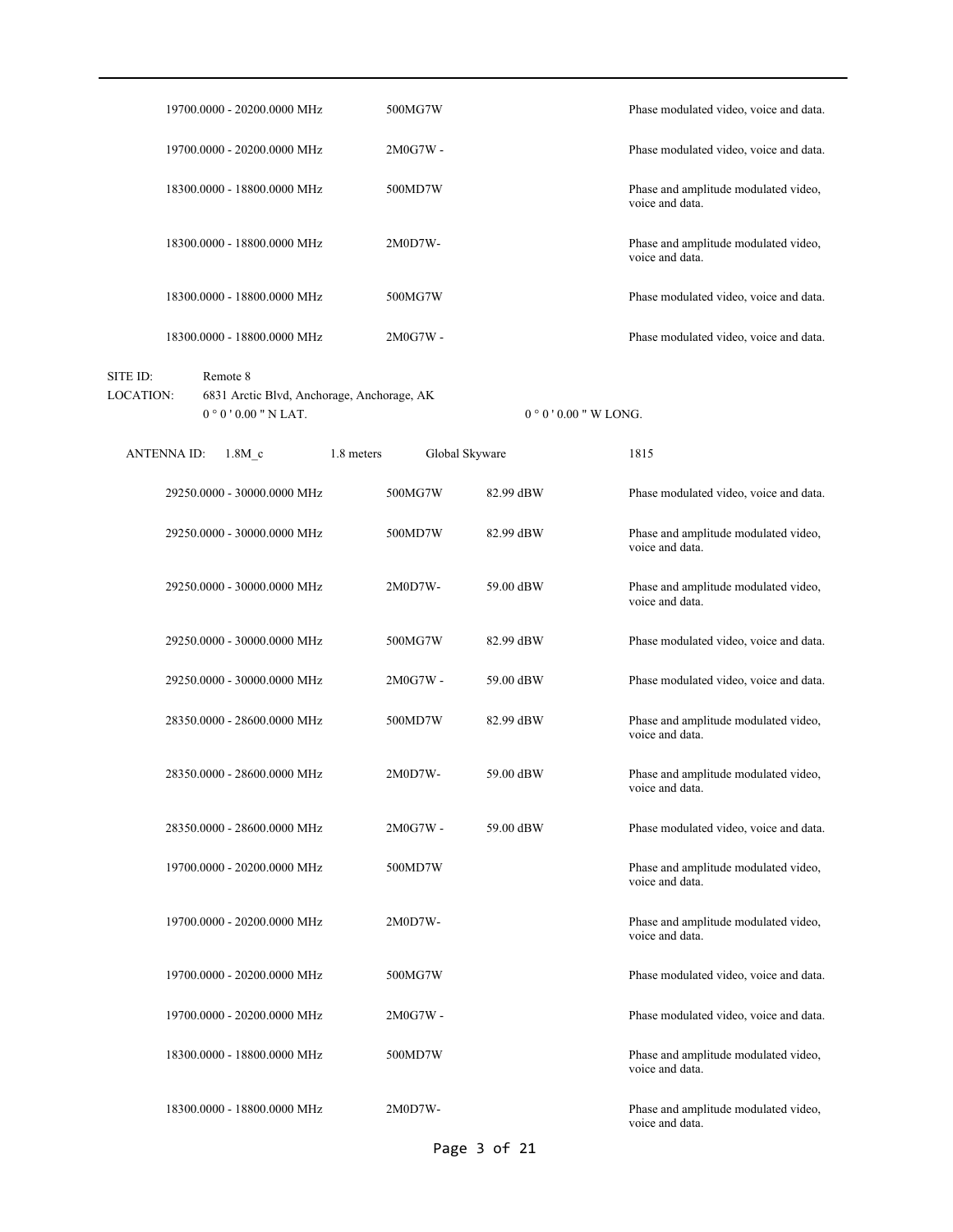|                              | 18300.0000 - 18800.0000 MHz                                                  |            | 500MG7W    |                      | Phase modulated video, voice and data.                  |
|------------------------------|------------------------------------------------------------------------------|------------|------------|----------------------|---------------------------------------------------------|
|                              | 18300.0000 - 18800.0000 MHz                                                  |            | $2M0G7W -$ |                      | Phase modulated video, voice and data.                  |
| SITE ID:<br><b>LOCATION:</b> | Remote 4<br>6831 Arctic Blvd, Anchorage, Anchorage, AK<br>$0°0'0.00"$ N LAT. |            |            | $0°0'0.00''$ W LONG. |                                                         |
| <b>ANTENNA ID:</b>           | $1.2M$ a                                                                     | 1.2 meters | <b>CPI</b> |                      | Series 3122                                             |
|                              | 29250.0000 - 30000.0000 MHz                                                  |            | 500MD7W    | 79.89 dBW            | Phase and amplitude modulated video,<br>voice and data. |
|                              | 29250.0000 - 30000.0000 MHz                                                  |            | 2M0D7W-    | 55.90 dBW            | Phase and amplitude modulated video,<br>voice and data. |
|                              | 29250.0000 - 30000.0000 MHz                                                  |            | 500MG7W    | 79.89 dBW            | Phase modulated video, voice and data.                  |
|                              | 29250.0000 - 30000.0000 MHz                                                  |            | $2M0G7W -$ | 55.90 dBW            | Phase modulated video, voice and data.                  |
|                              | 28350.0000 - 28600.0000 MHz                                                  |            | 500MD7W    | 79.89 dBW            | Phase and amplitude modulated video,<br>voice and data. |
|                              | 28350.0000 - 28600.0000 MHz                                                  |            | 2M0D7W-    | 55.90 dBW            | Phase and amplitude modulated video,<br>voice and data. |
|                              | 28350.0000 - 28600.0000 MHz                                                  |            | 500MG7W    | 79.89 dBW            | Phase modulated video, voice and data.                  |
|                              | 28350.0000 - 28600.0000 MHz                                                  |            | 2M0G7W -   | 55.90 dBW            | Phase modulated video, voice and data.                  |
|                              | 19700.0000 - 20200.0000 MHz                                                  |            | 500MD7W    |                      | Phase and amplitude modulated video,<br>voice and data. |
|                              | 19700.0000 - 20200.0000 MHz                                                  |            | 2M0D7W-    |                      | Phase and amplitude modulated video,<br>voice and data. |
|                              | 19700.0000 - 20200.0000 MHz                                                  |            | 500MG7W    |                      | Phase modulated video, voice and data.                  |
|                              | 19700.0000 - 20200.0000 MHz                                                  |            | 2M0G7W -   |                      | Phase modulated video, voice and data.                  |
|                              | 18300.0000 - 18800.0000 MHz                                                  |            | 500MD7W    |                      | Phase and amplitude modulated video,<br>voice and data. |
|                              | 18300.0000 - 18800.0000 MHz                                                  |            | 2M0D7W-    |                      | Phase and amplitude modulated video,<br>voice and data. |
|                              | 18300.0000 - 18800.0000 MHz                                                  |            | 500MG7W    |                      | Phase modulated video, voice and data.                  |
|                              | 18300.0000 - 18800.0000 MHz                                                  |            | 2M0G7W-    |                      | Phase modulated video, voice and data.                  |
| SITE ID:<br>LOCATION:        | Remote 10<br>6831 Arctic Blvd, Anchorage, Anchorage, AK                      |            |            |                      |                                                         |

 $0$   $^{\circ}$   $0$   $^{\prime}$   $0.00$  " N LAT.

 $0$   $^{\circ}$   $0$   $^{\prime}$   $0.00$  " W LONG.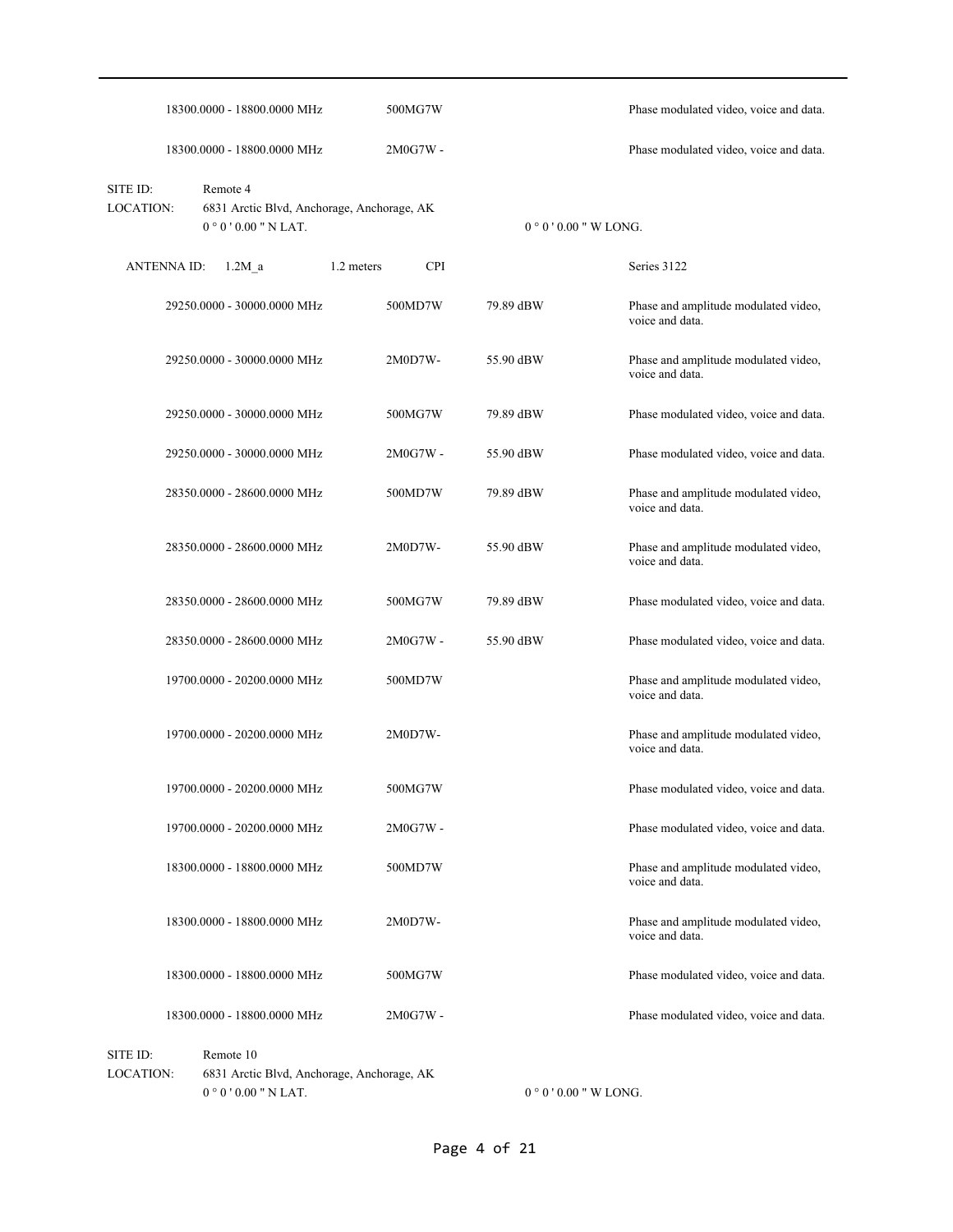| ANTENNA ID:<br>2.4M b                                                         | Global Skyware<br>2.4 meters |                     | 2415                                                    |
|-------------------------------------------------------------------------------|------------------------------|---------------------|---------------------------------------------------------|
| 29250.0000 - 30000.0000 MHz                                                   | 500MD7W                      | 84.99 dBW           | Phase and amplitude modulated video,<br>voice and data. |
| 29250.0000 - 30000.0000 MHz                                                   | 2M0D7W-                      | $61.00$ dBW         | Phase and amplitude modulated video,<br>voice and data. |
| 29250.0000 - 30000.0000 MHz                                                   | 500MG7W                      | 84.99 dBW           | Phase modulated video, voice and data.                  |
| 29250.0000 - 30000.0000 MHz                                                   | 2M0G7W -                     | $61.00$ dBW         | Phase modulated video, voice and data.                  |
| 28350.0000 - 28600.0000 MHz                                                   | 500MD7W                      | 84.99 dBW           | Phase and amplitude modulated video,<br>voice and data. |
| 28350.0000 - 28600.0000 MHz                                                   | 2M0D7W-                      | $61.00$ dBW         | Phase and amplitude modulated video,<br>voice and data. |
| 28350.0000 - 28600.0000 MHz                                                   | 500MG7W                      | 84.99 dBW           | Phase modulated video, voice and data.                  |
| 28350.0000 - 28600.0000 MHz                                                   | 2M0G7W -                     | 61.00 dBW           | Phase modulated video, voice and data.                  |
| 19700.0000 - 20200.0000 MHz                                                   | 500MD7W                      |                     | Phase and amplitude modulated video,<br>voice and data. |
| 19700.0000 - 20200.0000 MHz                                                   | 2M0D7W-                      |                     | Phase and amplitude modulated video,<br>voice and data. |
| 19700.0000 - 20200.0000 MHz                                                   | 500MG7W                      |                     | Phase modulated video, voice and data.                  |
| 19700.0000 - 20200.0000 MHz                                                   | 2M0G7W -                     |                     | Phase modulated video, voice and data.                  |
| 18300.0000 - 18800.0000 MHz                                                   | 500MD7W                      |                     | Phase and amplitude modulated video,<br>voice and data. |
| 18300.0000 - 18800.0000 MHz                                                   | 2M0D7W-                      |                     | Phase and amplitude modulated video,<br>voice and data. |
| 18300.0000 - 18800.0000 MHz                                                   | 500MG7W                      |                     | Phase and amplitude modulated video,<br>voice and data. |
| 18300.0000 - 18800.0000 MHz                                                   | 2M0G7W -                     |                     | Phase modulated video, voice and data.                  |
| SITE ID:<br>Remote 9                                                          |                              |                     |                                                         |
| LOCATION:<br>6831 Arctic Blvd, Anchorage, Anchorage, AK<br>$0°0'0.00"$ N LAT. |                              | $0°0'0.00"$ W LONG. |                                                         |
| <b>ANTENNA ID:</b><br>2.4M a                                                  | <b>CPI</b><br>2.4 meters     |                     | 3244                                                    |
| 29250.0000 - 30000.0000 MHz                                                   | 500MD7W                      | 84.79 dBW           | Phase and amplitude modulated video,<br>voice and data. |
| 29250.0000 - 30000.0000 MHz                                                   | 2M0D7W-                      | 60.80 dBW           | Phase and amplitude modulated video,<br>voice and data. |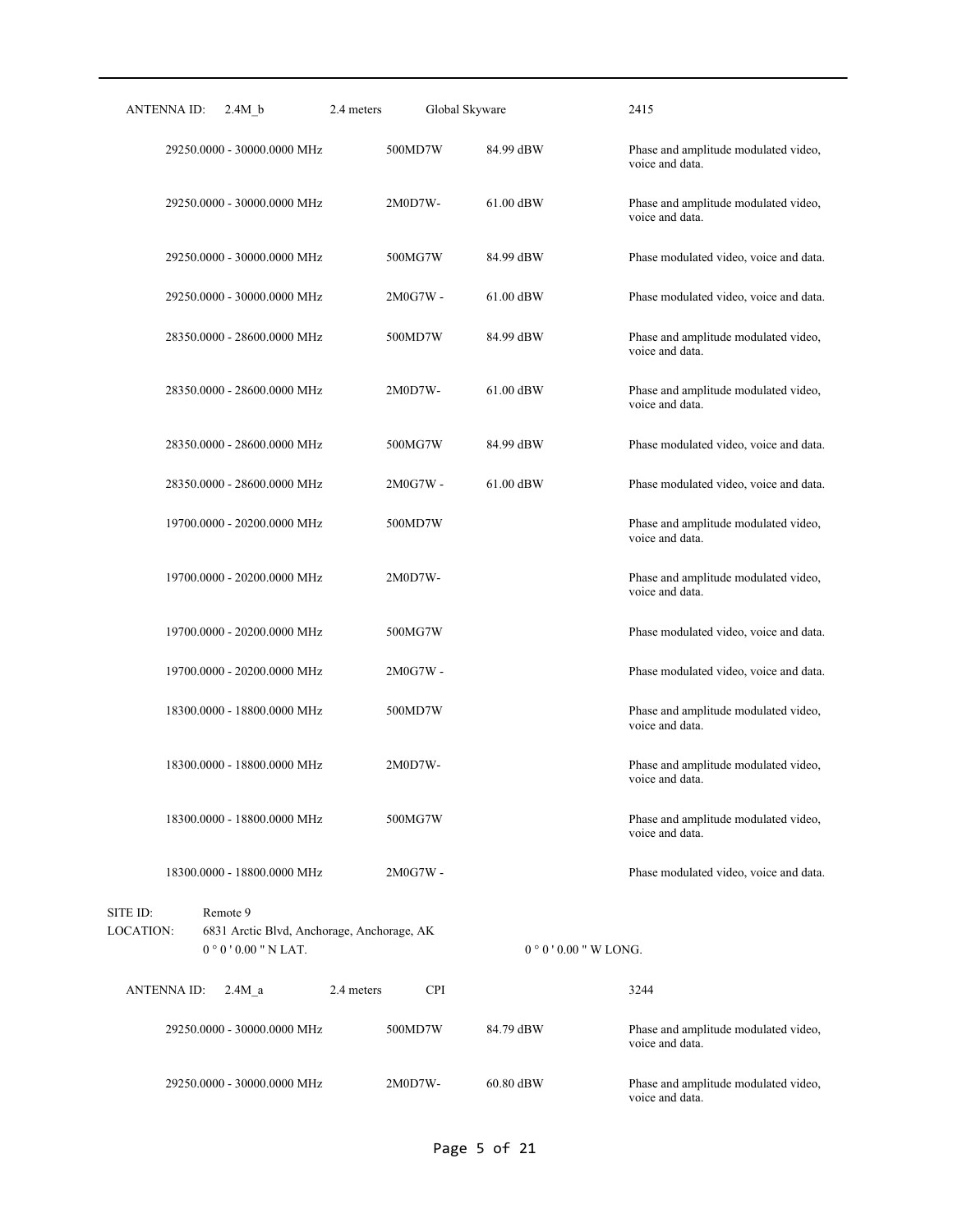| 29250.0000 - 30000.0000 MHz                                                                       | 500MG7W                       | 84.79 dBW            | Phase modulated video, voice and data.                  |
|---------------------------------------------------------------------------------------------------|-------------------------------|----------------------|---------------------------------------------------------|
| 29250.0000 - 30000.0000 MHz                                                                       | $2M0G7W -$                    | 60.80 dBW            | Phase modulated video, voice and data.                  |
| 28350.0000 - 28600.0000 MHz                                                                       | 500MD7W                       | 84.79 dBW            | Phase and amplitude modulated video,<br>voice and data. |
| 28350.0000 - 28600.0000 MHz                                                                       | 2M0D7W-                       | 60.80 dBW            | Phase and amplitude modulated video,<br>voice and data. |
| 28350.0000 - 28600.0000 MHz                                                                       | 500MG7W                       | 84.79 dBW            | Phase modulated video, voice and data.                  |
| 28350.0000 - 28600.0000 MHz                                                                       | 2M0G7W -                      | 60.80 dBW            | Phase modulated video, voice and data.                  |
| 19700.0000 - 20200.0000 MHz                                                                       | 500MD7W                       |                      | Phase and amplitude modulated video,<br>voice and data. |
| 19700.0000 - 20200.0000 MHz                                                                       | 2M0D7W-                       |                      | Phase and amplitude modulated video,<br>voice and data. |
| 19700.0000 - 20200.0000 MHz                                                                       | 500MG7W                       |                      | Phase modulated video, voice and data.                  |
| 19700.0000 - 20200.0000 MHz                                                                       | $2M0G7W -$                    |                      | Phase modulated video, voice and data.                  |
| 18300.0000 - 18800.0000 MHz                                                                       | 500MD7W                       |                      | Phase and amplitude modulated video,<br>voice and data. |
| 18300.0000 - 18800.0000 MHz                                                                       | $2M0D7W -$                    |                      | Phase and amplitude modulated video,<br>voice and data. |
| 18300.0000 - 18800.0000 MHz                                                                       | 500MG7W                       |                      | Phase modulated video, voice and data.                  |
| 18300.0000 - 18800.0000 MHz                                                                       | $2M0G7W -$                    |                      | Phase modulated video, voice and data.                  |
| SITE ID:<br>Remote 1<br><b>LOCATION:</b><br>Various Locations in AK & CONUS<br>$0°0'0.00"$ N LAT. |                               | $0°0'0.00''$ W LONG. |                                                         |
| <b>ANTENNA ID:</b><br>0.98M                                                                       | 0.98 meters<br>Global Skyware |                      | 988                                                     |
| 29250.0000 - 30000.0000 MHz                                                                       | 500MD7W                       | 78.09 dBW            | Phase and amplitude modulated video,<br>voice and data. |
| 29250.0000 - 30000.0000 MHz                                                                       | 2M0D7W-                       | 54.10 dBW            | Phase and amplitude modulated video,<br>voice and data. |
| 29250.0000 - 30000.0000 MHz                                                                       | 500MG7W                       | 78.09 dBW            | Phase modulated video, voice and data.                  |
| 29250.0000 - 30000.0000 MHz                                                                       | 2M0G7W -                      | 54.10 dBW            | Phase modulated video, voice and data.                  |
| 28350.0000 - 28600.0000 MHz                                                                       | 500MD7W                       | 78.09 dBW            | Phase and amplitude modulated video,<br>voice and data. |
| 28350.0000 - 28600.0000 MHz                                                                       | 2M0D7W-                       | 54.10 dBW            | Phase and amplitude modulated video,<br>voice and data. |

Page 6 of 21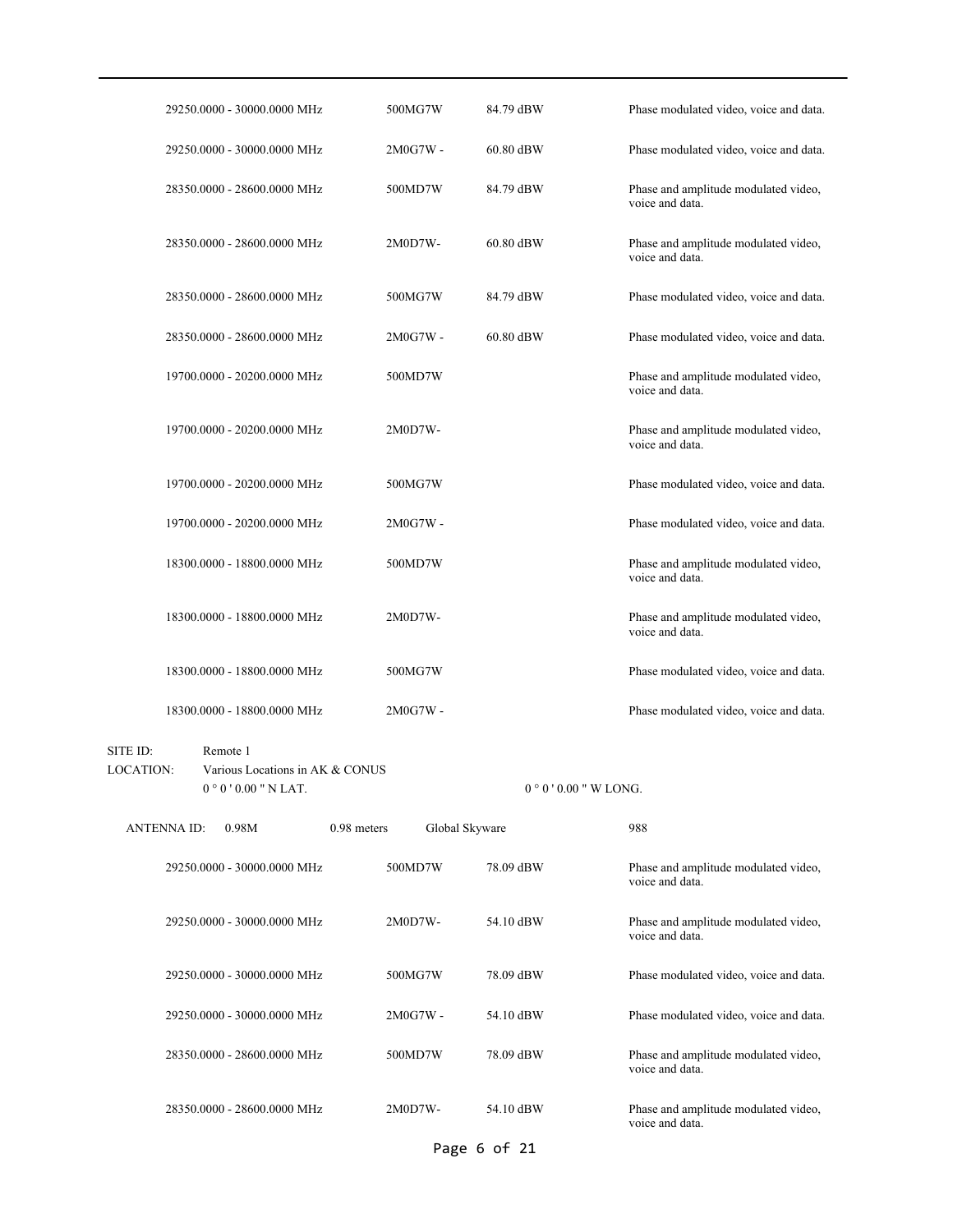| 28350.0000 - 28600.0000 MHz                                                                       | 500MG7W                | 78.09 dBW | Phase modulated video, voice and data.                  |
|---------------------------------------------------------------------------------------------------|------------------------|-----------|---------------------------------------------------------|
| 28350.0000 - 28600.0000 MHz                                                                       | 2M0G7W -               | 54.10 dBW | Phase modulated video, voice and data.                  |
| 19700.0000 - 20200.0000 MHz                                                                       | 500MD7W                |           | Phase and amplitude modulated video,<br>voice and data. |
| 19700.0000 - 20200.0000 MHz                                                                       | 2M0D7W-                |           | Phase and amplitude modulated video,<br>voice and data. |
| 19700.0000 - 20200.0000 MHz                                                                       | 500MG7W                |           | Phase modulated video, voice and data.                  |
| 19700.0000 - 20200.0000 MHz                                                                       | $2M0G7W -$             |           | Phase modulated video, voice and data.                  |
| 18300.0000 - 18800.0000 MHz                                                                       | 500MD7W                |           | Phase and amplitude modulated video,<br>voice and data. |
| 18300.0000 - 18800.0000 MHz                                                                       | $2M0D7W -$             |           | Phase and amplitude modulated video,<br>voice and data. |
| 18300.0000 - 18800.0000 MHz                                                                       | 500MG7W                |           | Phase modulated video, voice and data.                  |
| 18300.0000 - 18800.0000 MHz                                                                       | 2M0G7W -               |           | Phase modulated video, voice and data.                  |
| SITE ID:<br>Remote 2<br><b>LOCATION:</b><br>Various Locations in AK & CONUS<br>$0°0'0.00"$ N LAT. |                        |           | $0°0'$ 0.00 " W LONG.                                   |
|                                                                                                   |                        |           |                                                         |
| <b>ANTENNAID:</b><br>1.0M                                                                         | <b>CPI</b><br>1 meters |           | C100FM                                                  |
| 29250.0000 - 30000.0000 MHz                                                                       | 500MD7W                | 77.09 dBW | Phase and amplitude modulated video,<br>voice and data. |
| 29250.0000 - 30000.0000 MHz                                                                       | 2M0D7W-                | 53.10 dBW | Phase and amplitude modulated video,<br>voice and data. |
| 29250.0000 - 30000.0000 MHz                                                                       | 500MG7W                | 77.09 dBW | Phase modulated video, voice and data.                  |
| 29250.0000 - 30000.0000 MHz                                                                       | 2M0G7W -               | 53.10 dBW | Phase modulated video, voice and data.                  |
| 28350.0000 - 28600.0000 MHz                                                                       | 500MD7W                | 77.09 dBW | Phase and amplitude modulated video,<br>voice and data. |
| 28350.0000 - 28600.0000 MHz                                                                       | 2M0D7W-                | 53.10 dBW | Phase and amplitude modulated video,<br>voice and data. |
| 28350.0000 - 28600.0000 MHz                                                                       | 500MG7W                | 77.09 dBW | Phase modulated video, voice and data.                  |
| 28350.0000 - 28600.0000 MHz                                                                       | 2M0G7W -               | 53.10 dBW | Phase modulated video, voice and data.                  |
| 19700.0000 - 20200.0000 MHz                                                                       | 500MD7W                |           | Phase and amplitude modulated video,<br>voice and data. |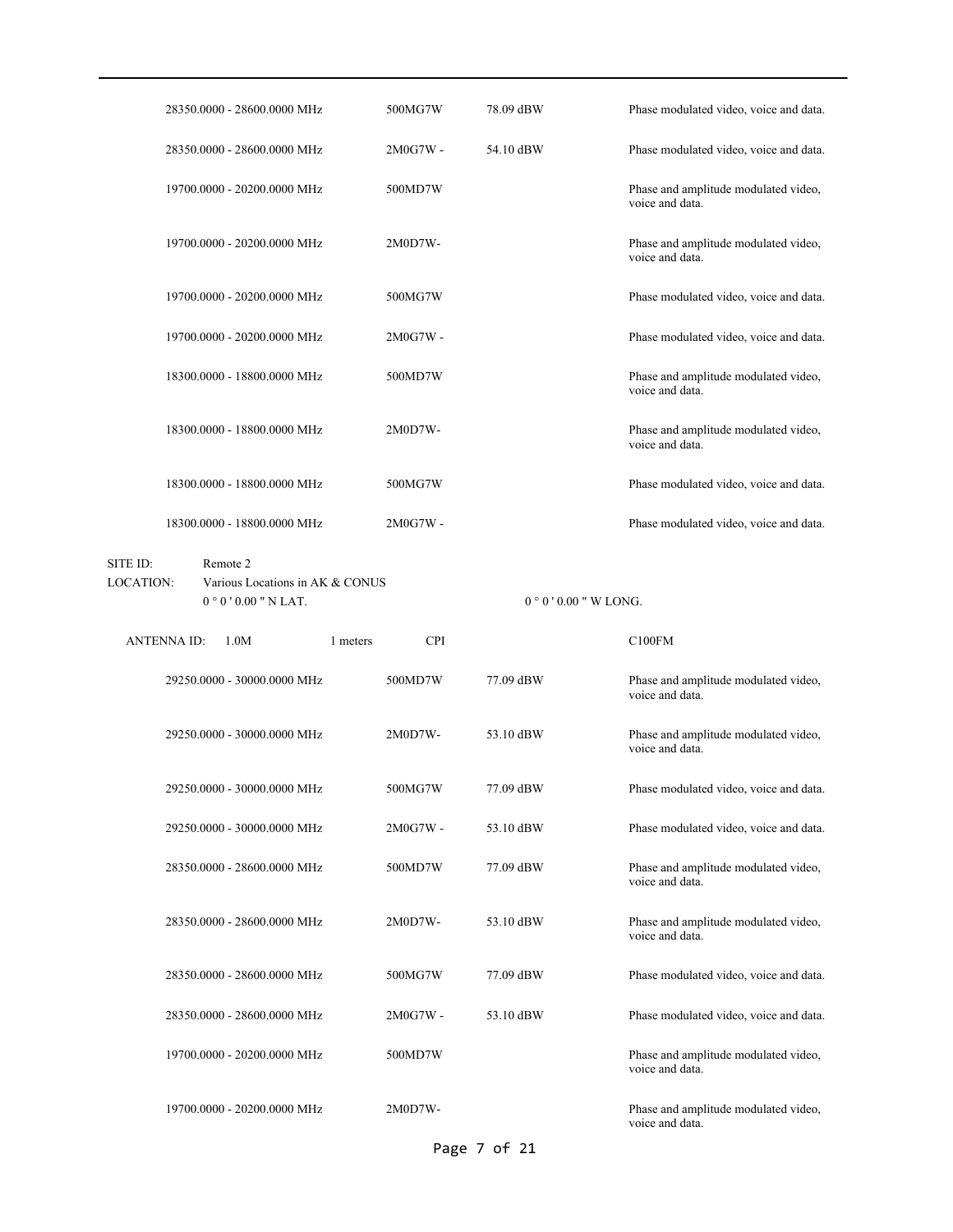| 19700.0000 - 20200.0000 MHz                                                                           | 500MG7W                   |           | Phase modulated video, voice and data.                  |
|-------------------------------------------------------------------------------------------------------|---------------------------|-----------|---------------------------------------------------------|
| 19700.0000 - 20200.0000 MHz                                                                           | 2M0G7W -                  |           | Phase modulated video, voice and data.                  |
| 18300.0000 - 18800.0000 MHz                                                                           | 500MD7W                   |           | Phase and amplitude modulated video,<br>voice and data. |
| 18300.0000 - 18800.0000 MHz                                                                           | 2M0D7W-                   |           | Phase and amplitude modulated video,<br>voice and data. |
| 18300,0000 - 18800,0000 MHz                                                                           | 500MG7W                   |           | Phase modulated video, voice and data.                  |
| 18300.0000 - 18800.0000 MHz                                                                           | $2M0G7W -$                |           | Phase modulated video, voice and data.                  |
| Remote 3<br>SITE ID:<br>LOCATION:<br>6831 Arctic Blvd, Anchorage, Anchorage, AK<br>$0°0'0.00"$ N LAT. |                           |           | $0°0'0.00"$ W LONG.                                     |
| <b>ANTENNA ID:</b><br>1.25M                                                                           | 1.25 meters<br><b>CPI</b> |           | C125FM                                                  |
| 29250.0000 - 30000.0000 MHz                                                                           | 500MD7W                   | 79.99 dBW | Phase and amplitude modulated video,<br>voice and data. |
| 29250.0000 - 30000.0000 MHz                                                                           | 2M0D7W-                   | 56.00 dBW | Phase and amplitude modulated video,<br>voice and data. |
| 29250.0000 - 30000.0000 MHz                                                                           | 500MG7W                   | 79.99 dBW | Phase modulated video, voice and data.                  |
| 29250.0000 - 30000.0000 MHz                                                                           | 2M0G7W -                  | 56.00 dBW | Phase modulated video, voice and data.                  |
| 28350.0000 - 28600.0000 MHz                                                                           | 500MD7W                   | 79.99 dBW | Phase and amplitude modulated video,<br>voice and data. |
| 28350.0000 - 28600.0000 MHz                                                                           | 2M0D7W-                   | 56.00 dBW | Phase and amplitude modulated video,<br>voice and data. |
| 28350.0000 - 28600.0000 MHz                                                                           | 500MG7W                   | 79.99 dBW | Phase modulated video, voice and data.                  |
| 28350.0000 - 28600.0000 MHz                                                                           | 2M0G7W -                  | 56.00 dBW | Phase modulated video, voice and data.                  |
| 19700.0000 - 20200.0000 MHz                                                                           | 500MD7W                   |           | Phase and amplitude modulated video,<br>voice and data. |
| 19700.0000 - 20200.0000 MHz                                                                           | 2M0D7W-                   |           | Phase and amplitude modulated video,<br>voice and data. |
| 19700.0000 - 20200.0000 MHz                                                                           | 500MG7W                   |           | Phase modulated video, voice and data.                  |
| 19700.0000 - 20200.0000 MHz                                                                           | 2M0G7W -                  |           | Phase modulated video, voice and data.                  |
| 18300.0000 - 18800.0000 MHz                                                                           | 500MD7W                   |           | Phase and amplitude modulated video,<br>voice and data. |
| 18300.0000 - 18800.0000 MHz                                                                           | 2M0D7W-                   |           | Phase and amplitude modulated video,<br>voice and data. |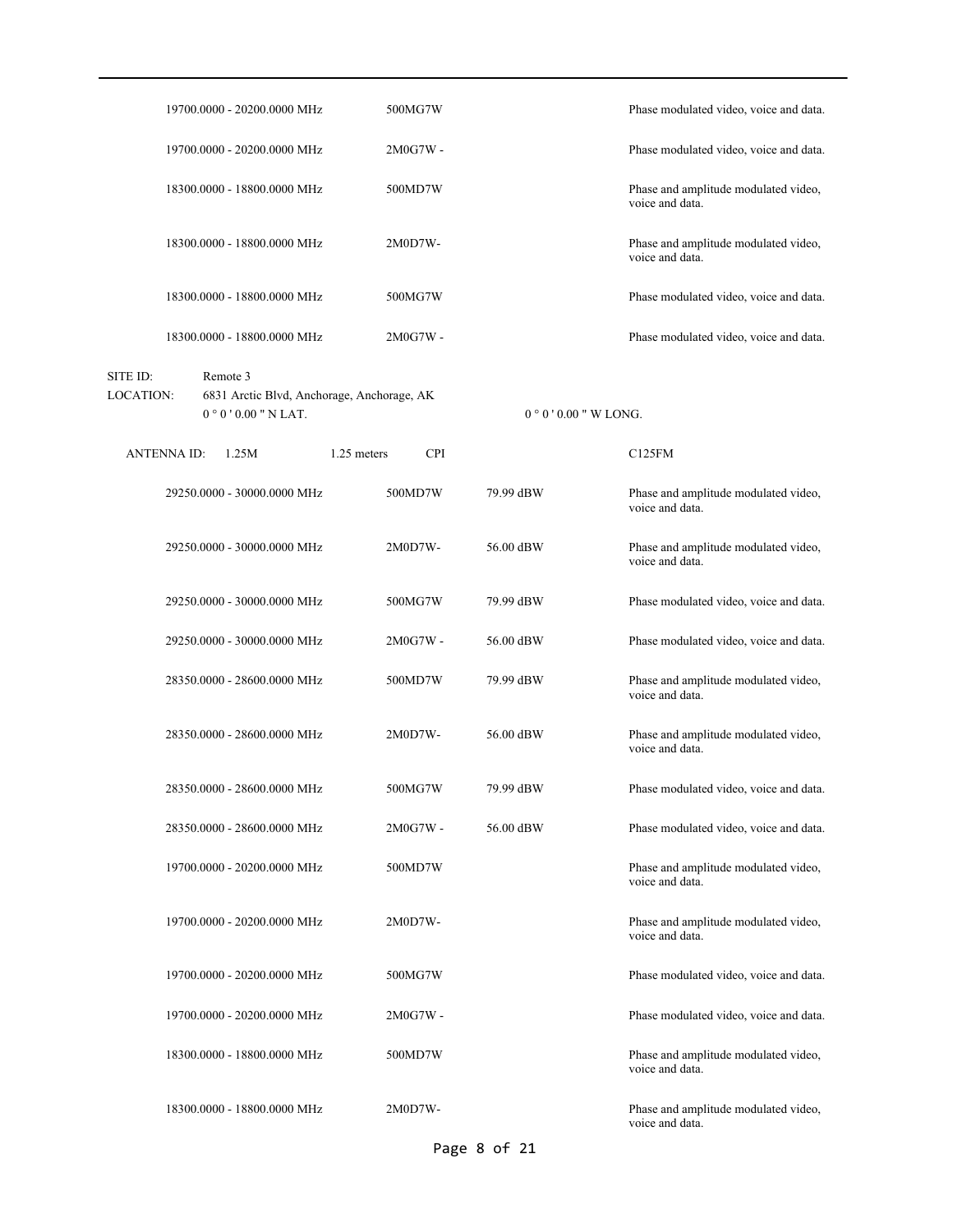|                              | 18300.0000 - 18800.0000 MHz                                                  |            | 500MG7W        |                      | Phase modulated video, voice and data.                  |
|------------------------------|------------------------------------------------------------------------------|------------|----------------|----------------------|---------------------------------------------------------|
|                              | 18300.0000 - 18800.0000 MHz                                                  |            | 2M0G7W -       |                      | Phase modulated video, voice and data.                  |
| SITE ID:<br><b>LOCATION:</b> | Remote 5<br>6831 Arctic Blvd, Anchorage, Anchorage, AK<br>$0°0'0.00"$ N LAT. |            |                | $0°0'0.00''$ W LONG. |                                                         |
| <b>ANTENNA ID:</b>           | 1.2M b                                                                       | 1.2 meters | Global Skyware |                      | Type 127                                                |
|                              | 29250.0000 - 30000.0000 MHz                                                  |            | 500MD7W        | 79.99 dBW            | Phase and amplitude modulated video,<br>voice and data. |
|                              | 29250.0000 - 30000.0000 MHz                                                  |            | 2M0D7W-        | 56.00 dBW            | Phase and amplitude modulated video,<br>voice and data. |
|                              | 29250.0000 - 30000.0000 MHz                                                  |            | 500MG7W        | 79.99 dBW            | Phase modulated video, voice and data.                  |
|                              | 29250.0000 - 30000.0000 MHz                                                  |            | 2M0G7W-        | 56.00 dBW            | Phase modulated video, voice and data.                  |
|                              | 28350.0000 - 28600.0000 MHz                                                  |            | 500MD7W        | 79.99 dBW            | Phase and amplitude modulated video,<br>voice and data. |
|                              | 28350.0000 - 28600.0000 MHz                                                  |            | 2M0D7W-        | 56.00 dBW            | Phase and amplitude modulated video,<br>voice and data. |
|                              | 28350.0000 - 28600.0000 MHz                                                  |            | 500MG7W        | 79.99 dBW            | Phase modulated video, voice and data.                  |
|                              | 28350.0000 - 28600.0000 MHz                                                  |            | 2M0G7W -       | 56.00 dBW            | Phase modulated video, voice and data.                  |
|                              | 19700.0000 - 20200.0000 MHz                                                  |            | 500MD7W        |                      | Phase and amplitude modulated video,<br>voice and data. |
|                              | 19700.0000 - 20200.0000 MHz                                                  |            | 2M0D7W-        |                      | Phase and amplitude modulated video,<br>voice and data. |
|                              | 19700.0000 - 20200.0000 MHz                                                  |            | 500MG7W        |                      | Phase modulated video, voice and data.                  |
|                              | 19700.0000 - 20200.0000 MHz                                                  |            | 2M0G7W -       |                      | Phase modulated video, voice and data.                  |
|                              | 18300.0000 - 18800.0000 MHz                                                  |            | 500MD7W        |                      | Phase and amplitude modulated video,<br>voice and data. |
|                              | 18300.0000 - 18800.0000 MHz                                                  |            | 2M0D7W-        |                      | Phase and amplitude modulated video,<br>voice and data. |
|                              | 18300.0000 - 18800.0000 MHz                                                  |            | 500MG7W        |                      | Phase modulated video, voice and data.                  |
|                              | 18300.0000 - 18800.0000 MHz                                                  |            | 2M0G7W -       |                      | Phase modulated video, voice and data.                  |
| SITE ID:<br>LOCATION:        | Remote 7<br>6831 Arctic Blvd, Anchorage, Anchorage, AK                       |            |                |                      |                                                         |

 $0$   $^{\circ}$   $0$   $^{\prime}$   $0.00$  " N LAT.

 $0$   $^{\circ}$   $0$   $^{\prime}$   $0.00$  " W LONG.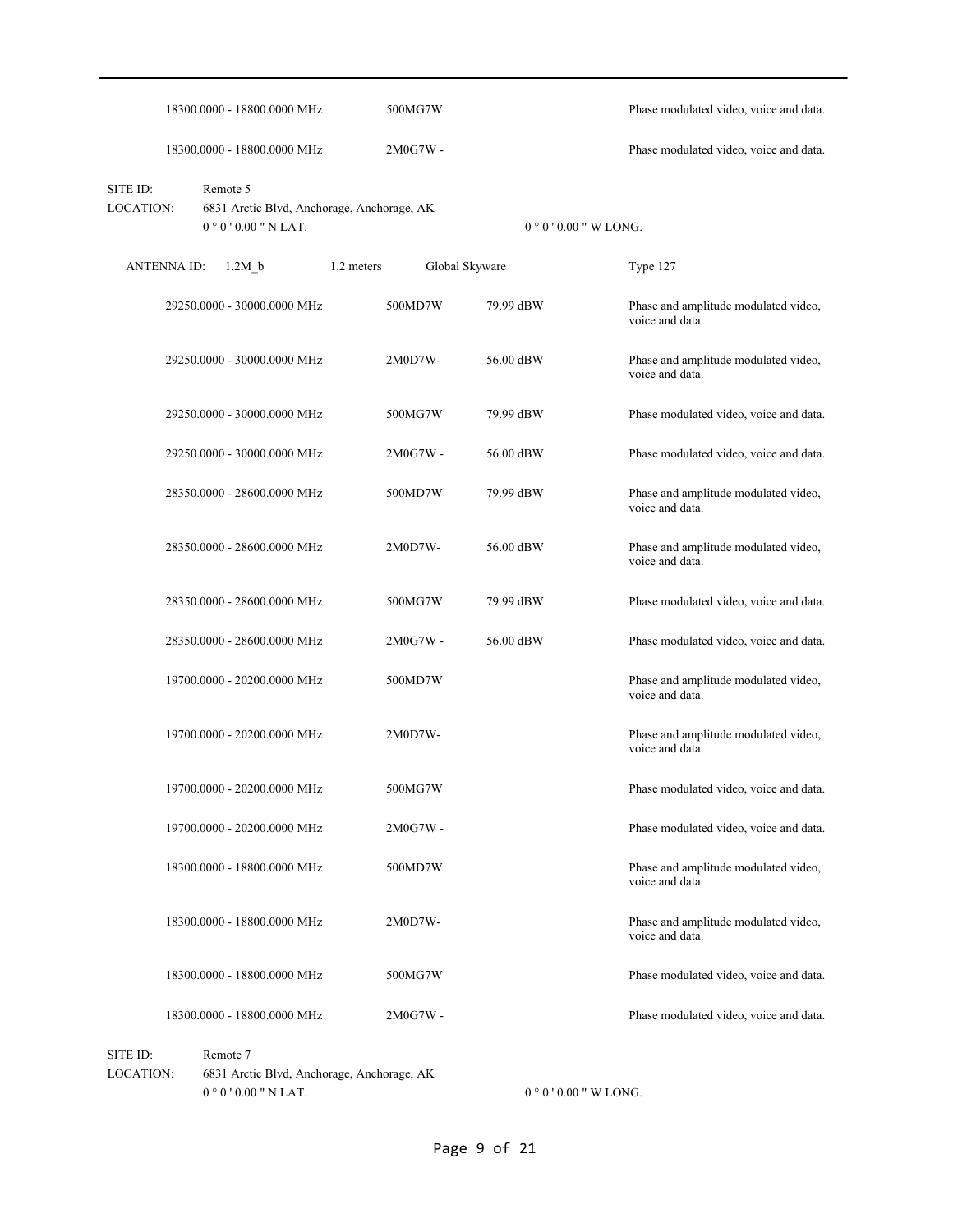| ANTENNA ID:           | 1.8M b                         | 1.8 meters<br><b>CPI</b>                   |                | 3180                                                    |
|-----------------------|--------------------------------|--------------------------------------------|----------------|---------------------------------------------------------|
|                       | 29250.0000 - 30000.0000 MHz    | 500MD7W                                    | 82.89 dBW      | Phase and amplitude modulated video,<br>voice and data. |
|                       | 29250.0000 - 30000.0000 MHz    | 2M0D7W-                                    | 58.90 dBW      | Phase and amplitude modulated video,<br>voice and data. |
|                       | 29250.0000 - 30000.0000 MHz    | 500MG7W                                    | 82.89 dBW      | Phase modulated video, voice and data.                  |
|                       | 29250.0000 - 30000.0000 MHz    | $2M0G7W -$                                 | 58.90 dBW      | Phase modulated video, voice and data.                  |
|                       | 28350.0000 - 28600.0000 MHz    | 500MD7W                                    | 82.89 dBW      | Phase and amplitude modulated video,<br>voice and data. |
|                       | 28350.0000 - 28600.0000 MHz    | 2M0D7W-                                    | 58.90 dBW      | Phase and amplitude modulated video,<br>voice and data. |
|                       | 28350.0000 - 28600.0000 MHz    | 500MG7W                                    | 82.89 dBW      | Phase modulated video, voice and data.                  |
|                       | 28350.0000 - 28600.0000 MHz    | 2M0G7W -                                   | 58.90 dBW      | Phase modulated video, voice and data.                  |
|                       | 19700.0000 - 20200.0000 MHz    | 500MD7W                                    |                | Phase and amplitude modulated video,<br>voice and data. |
|                       | 19700.0000 - 20200.0000 MHz    | 2M0D7W-                                    |                | Phase and amplitude modulated video,<br>voice and data. |
|                       | 19700.0000 - 20200.0000 MHz    | 500MG7W                                    |                | Phase modulated video, voice and data.                  |
|                       | 19700.0000 - 20200.0000 MHz    | 2M0G7W -                                   |                | Phase modulated video, voice and data.                  |
|                       | 18300.0000 - 18800.0000 MHz    | 500MD7W                                    |                | Phase and amplitude modulated video,<br>voice and data. |
|                       | 18300.0000 - 18800.0000 MHz    | 2M0D7W-                                    |                | Phase and amplitude modulated video,<br>voice and data. |
|                       | 18300.0000 - 18800.0000 MHz    | 500MG7W                                    |                | Phase modulated video, voice and data.                  |
|                       | 18300.0000 - 18800.0000 MHz    | 2M0G7W -                                   |                | Phase modulated video, voice and data.                  |
| SITE ID:<br>LOCATION: | Remote 8<br>$0°0'0.00"$ N LAT. | 6831 Arctic Blvd, Anchorage, Anchorage, AK |                | $0°0'0.00''$ W LONG.                                    |
| <b>ANTENNA ID:</b>    | 1.8M <sub>c</sub>              | 1.8 meters                                 | Global Skyware | 1815                                                    |
|                       | 29250.0000 - 30000.0000 MHz    | 500MG7W                                    | 82.99 dBW      | Phase modulated video, voice and data.                  |
|                       | 29250.0000 - 30000.0000 MHz    | 500MD7W                                    | 82.99 dBW      | Phase and amplitude modulated video,<br>voice and data. |
|                       | 29250.0000 - 30000.0000 MHz    | 2M0D7W-                                    | 59.00 dBW      | Phase and amplitude modulated video,<br>voice and data. |

Page 10 of 21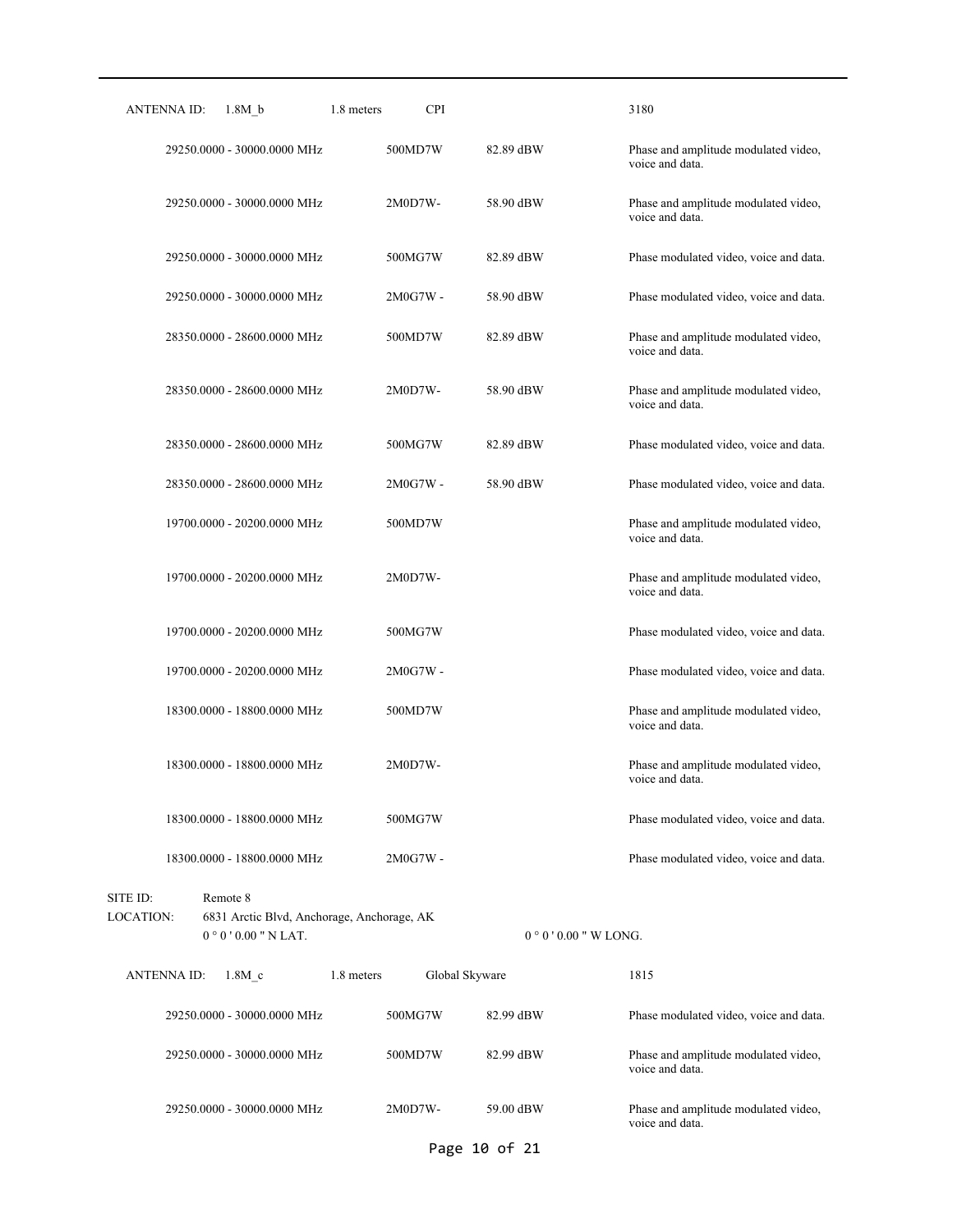|                       | 29250.0000 - 30000.0000 MHz                                                  | 500MG7W                  | 82.99 dBW                  | Phase modulated video, voice and data.                  |
|-----------------------|------------------------------------------------------------------------------|--------------------------|----------------------------|---------------------------------------------------------|
|                       | 29250.0000 - 30000.0000 MHz                                                  | 2M0G7W -                 | 59.00 dBW                  | Phase modulated video, voice and data.                  |
|                       | 28350.0000 - 28600.0000 MHz                                                  | 500MD7W                  | 82.99 dBW                  | Phase and amplitude modulated video,<br>voice and data. |
|                       | 28350.0000 - 28600.0000 MHz                                                  | 2M0D7W-                  | 59.00 dBW                  | Phase and amplitude modulated video,<br>voice and data. |
|                       | 28350.0000 - 28600.0000 MHz                                                  | 2M0G7W -                 | 59.00 dBW                  | Phase modulated video, voice and data.                  |
|                       | 19700.0000 - 20200.0000 MHz                                                  | 500MD7W                  |                            | Phase and amplitude modulated video,<br>voice and data. |
|                       | 19700.0000 - 20200.0000 MHz                                                  | 2M0D7W-                  |                            | Phase and amplitude modulated video,<br>voice and data. |
|                       | 19700.0000 - 20200.0000 MHz                                                  | 500MG7W                  |                            | Phase modulated video, voice and data.                  |
|                       | 19700.0000 - 20200.0000 MHz                                                  | 2M0G7W -                 |                            | Phase modulated video, voice and data.                  |
|                       | 18300.0000 - 18800.0000 MHz                                                  | 500MD7W                  |                            | Phase and amplitude modulated video,<br>voice and data. |
|                       | 18300.0000 - 18800.0000 MHz                                                  | 2M0D7W-                  |                            | Phase and amplitude modulated video,<br>voice and data. |
|                       | 18300.0000 - 18800.0000 MHz                                                  | 500MG7W                  |                            | Phase modulated video, voice and data.                  |
|                       | 18300.0000 - 18800.0000 MHz                                                  | 2M0G7W -                 |                            | Phase modulated video, voice and data.                  |
| SITE ID:<br>LOCATION: | Remote 4<br>6831 Arctic Blvd, Anchorage, Anchorage, AK<br>$0°0'0.00"$ N LAT. |                          | $0°0'0.00''$ W LONG.       |                                                         |
| <b>ANTENNAID:</b>     | $1.2M_a$                                                                     | <b>CPI</b><br>1.2 meters |                            | Series 3122                                             |
|                       | 29250.0000 - 30000.0000 MHz                                                  | 500MD7W                  | 79.89 dBW                  | Phase and amplitude modulated video,<br>voice and data. |
|                       | 29250.0000 - 30000.0000 MHz                                                  | 2M0D7W-                  | 55.90 dBW                  | Phase and amplitude modulated video,<br>voice and data. |
|                       | 29250.0000 - 30000.0000 MHz                                                  | 500MG7W                  | 79.89 dBW                  | Phase modulated video, voice and data.                  |
|                       | 29250.0000 - 30000.0000 MHz                                                  | 2M0G7W -                 | 55.90 dBW                  | Phase modulated video, voice and data.                  |
|                       | 28350.0000 - 28600.0000 MHz                                                  | 500MD7W                  | 79.89 dBW                  | Phase and amplitude modulated video,<br>voice and data. |
|                       | 28350.0000 - 28600.0000 MHz                                                  | 2M0D7W-                  | 55.90 dBW                  | Phase and amplitude modulated video,<br>voice and data. |
|                       | 28350.0000 - 28600.0000 MHz                                                  | 500MG7W                  | 79.89 dBW<br>Page 11 of 21 | Phase modulated video, voice and data.                  |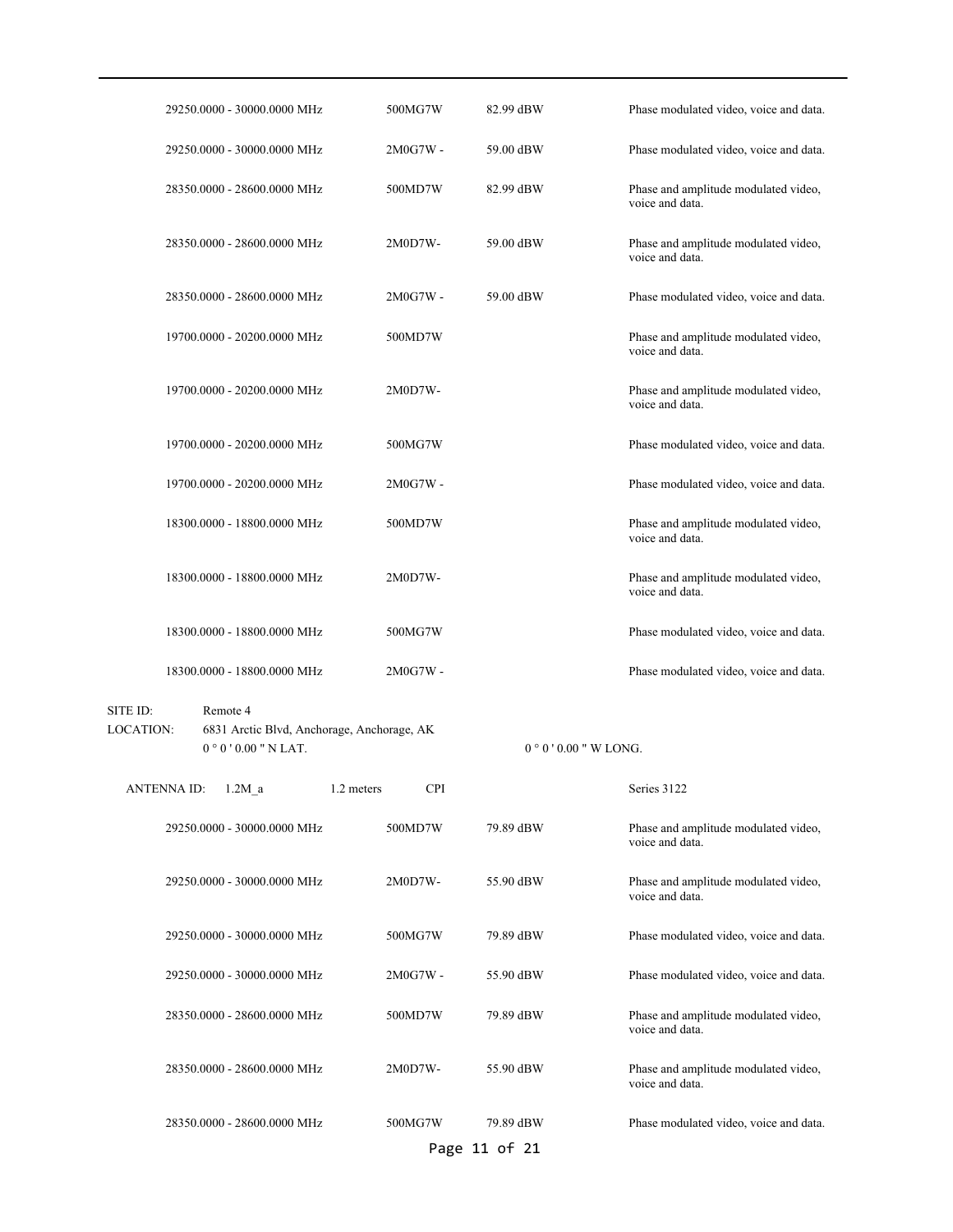| 28350.0000 - 28600.0000 MHz                                                                                   | 2M0G7W -                     | 55.90 dBW            | Phase modulated video, voice and data.                  |
|---------------------------------------------------------------------------------------------------------------|------------------------------|----------------------|---------------------------------------------------------|
| 19700.0000 - 20200.0000 MHz                                                                                   | 500MD7W                      |                      | Phase and amplitude modulated video,<br>voice and data. |
| 19700.0000 - 20200.0000 MHz                                                                                   | 2M0D7W-                      |                      | Phase and amplitude modulated video,<br>voice and data. |
| 19700.0000 - 20200.0000 MHz                                                                                   | 500MG7W                      |                      | Phase modulated video, voice and data.                  |
| 19700.0000 - 20200.0000 MHz                                                                                   | 2M0G7W -                     |                      | Phase modulated video, voice and data.                  |
| 18300.0000 - 18800.0000 MHz                                                                                   | 500MD7W                      |                      | Phase and amplitude modulated video,<br>voice and data. |
| 18300.0000 - 18800.0000 MHz                                                                                   | 2M0D7W-                      |                      | Phase and amplitude modulated video,<br>voice and data. |
| 18300.0000 - 18800.0000 MHz                                                                                   | 500MG7W                      |                      | Phase modulated video, voice and data.                  |
| 18300.0000 - 18800.0000 MHz                                                                                   | 2M0G7W -                     |                      | Phase modulated video, voice and data.                  |
| SITE ID:<br>Remote 10<br><b>LOCATION:</b><br>6831 Arctic Blvd, Anchorage, Anchorage, AK<br>$0°0'0.00"$ N LAT. |                              | $0°0'0.00''$ W LONG. |                                                         |
| <b>ANTENNA ID:</b><br>2.4M b                                                                                  | Global Skyware<br>2.4 meters |                      | 2415                                                    |
| 29250.0000 - 30000.0000 MHz                                                                                   | 500MD7W                      | 84.99 dBW            | Phase and amplitude modulated video,<br>voice and data. |
| 29250.0000 - 30000.0000 MHz                                                                                   | 2M0D7W-                      | $61.00$ dBW          | Phase and amplitude modulated video,<br>voice and data. |
| 29250.0000 - 30000.0000 MHz                                                                                   | 500MG7W                      | 84.99 dBW            | Phase modulated video, voice and data.                  |
| 29250.0000 - 30000.0000 MHz                                                                                   | 2M0G7W -                     | 61.00 dBW            | Phase modulated video, voice and data.                  |
| 28350.0000 - 28600.0000 MHz                                                                                   | 500MD7W                      | 84.99 dBW            | Phase and amplitude modulated video,<br>voice and data. |
| 28350.0000 - 28600.0000 MHz                                                                                   | 2M0D7W-                      | 61.00 dBW            | Phase and amplitude modulated video,<br>voice and data. |
| 28350.0000 - 28600.0000 MHz                                                                                   | 500MG7W                      | 84.99 dBW            | Phase modulated video, voice and data.                  |
| 28350.0000 - 28600.0000 MHz                                                                                   | 2M0G7W -                     | 61.00 dBW            | Phase modulated video, voice and data.                  |
| 19700.0000 - 20200.0000 MHz                                                                                   | 500MD7W                      |                      | Phase and amplitude modulated video,<br>voice and data. |
| 19700.0000 - 20200.0000 MHz                                                                                   | 2M0D7W-                      |                      | Phase and amplitude modulated video,<br>voice and data. |
|                                                                                                               |                              |                      | Phase modulated video, voice and data.                  |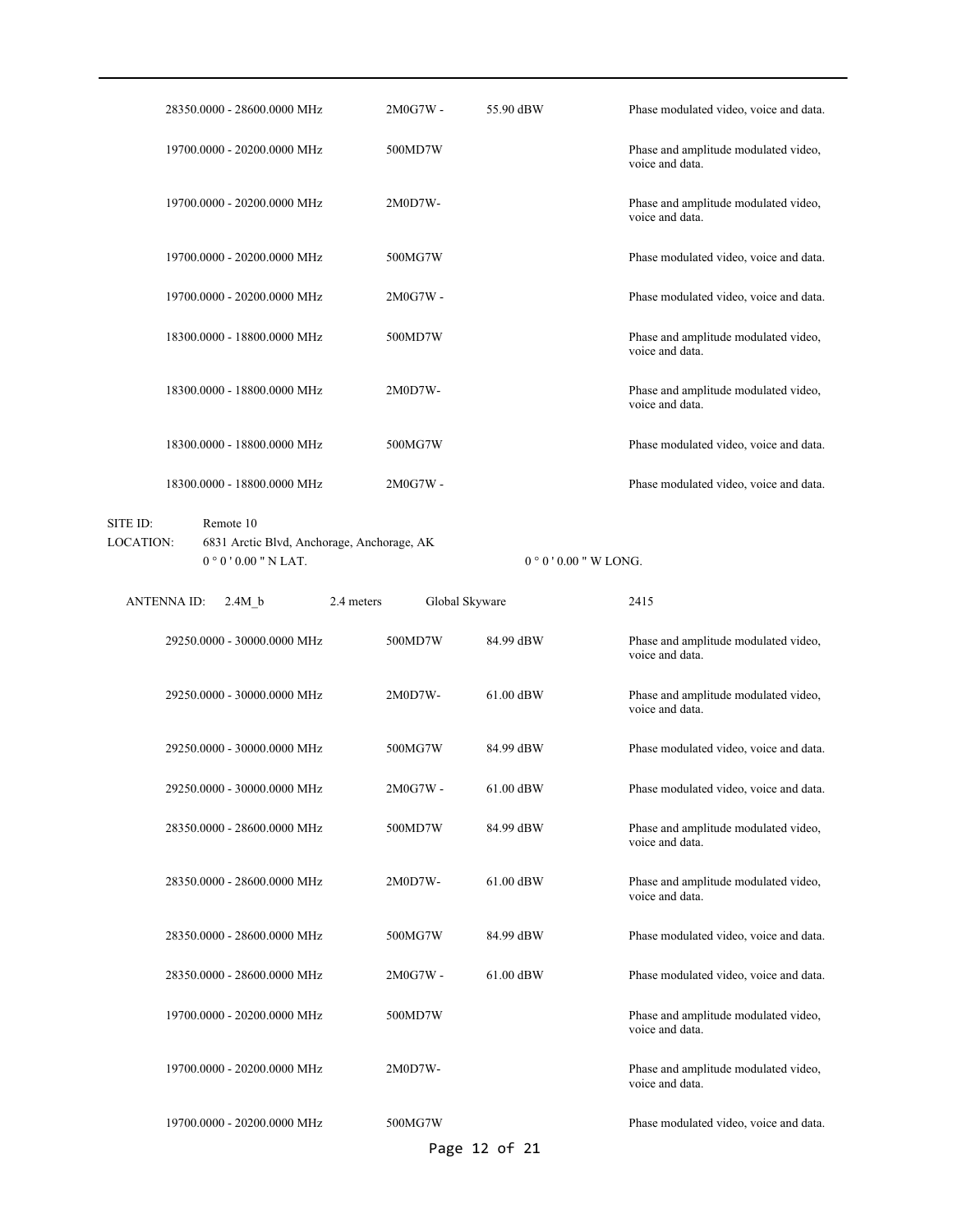| 19700.0000 - 20200.0000 MHz                             |                                            | 2M0G7W -   |                     | Phase modulated video, voice and data.                  |
|---------------------------------------------------------|--------------------------------------------|------------|---------------------|---------------------------------------------------------|
| 18300.0000 - 18800.0000 MHz                             |                                            | 500MD7W    |                     | Phase and amplitude modulated video,<br>voice and data. |
| 18300.0000 - 18800.0000 MHz                             |                                            | 2M0D7W-    |                     | Phase and amplitude modulated video,<br>voice and data. |
| 18300.0000 - 18800.0000 MHz                             |                                            | 500MG7W    |                     | Phase and amplitude modulated video,<br>voice and data. |
| 18300.0000 - 18800.0000 MHz                             |                                            | 2M0G7W -   |                     | Phase modulated video, voice and data.                  |
| SITE ID:<br>Remote 6<br>LOCATION:<br>$0°0'0.00"$ N LAT. | 6831 Arctic Blvd, Anchorage, Anchorage, AK |            | $0°0'0.00"$ W LONG. |                                                         |
| <b>ANTENNA ID:</b><br>1.8M <sub>a</sub>                 | 1.8 meters                                 | <b>CPI</b> |                     | C180FM                                                  |
| 29250.0000 - 30000.0000 MHz                             |                                            | 500MD7W    | 82.79 dBW           | Phase and amplitude modulated video,<br>voice and data. |
| 29250.0000 - 30000.0000 MHz                             |                                            | 2M0D7W-    | 58.80 dBW           | Phase and amplitude modulated video,<br>voice and data. |
| 29250.0000 - 30000.0000 MHz                             |                                            | 500MG7W    | 82.79 dBW           | Phase modulated video, voice and data.                  |
| 29250.0000 - 30000.0000 MHz                             |                                            | 2M0G7W -   | 58.80 dBW           | Phase modulated video, voice and data.                  |
| 28350.0000 - 28600.0000 MHz                             |                                            | 500MD7W    | 82.79 dBW           | Phase and amplitude modulated video,<br>voice and data. |
| 28350.0000 - 28600.0000 MHz                             |                                            | 2M0D7W-    | 58.80 dBW           | Phase modulated video, voice and data.                  |
| 28350.0000 - 28600.0000 MHz                             |                                            | 500MG7W    | 82.79 dBW           | Phase and amplitude modulated video,<br>voice and data. |
| 28350.0000 - 28600.0000 MHz                             |                                            | 2M0G7W -   | 58.80 dBW           | Phase modulated video, voice and data.                  |
| 19700.0000 - 20200.0000 MHz                             |                                            | 500MD7W    |                     | Phase and amplitude modulated video,<br>voice and data. |
| 19700.0000 - 20200.0000 MHz                             |                                            | 2M0D7W-    |                     | Phase and amplitude modulated video,<br>voice and data. |
| 19700.0000 - 20200.0000 MHz                             |                                            | 500MG7W    |                     | Phase modulated video, voice and data.                  |
| 19700.0000 - 20200.0000 MHz                             |                                            | 2M0G7W -   |                     | Phase modulated video, voice and data.                  |
| 18300.0000 - 18800.0000 MHz                             |                                            | 500MD7W    |                     | Phase and amplitude modulated video,<br>voice and data. |
| 18300.0000 - 18800.0000 MHz                             |                                            | 2M0D7W-    |                     | Phase and amplitude modulated video,<br>voice and data. |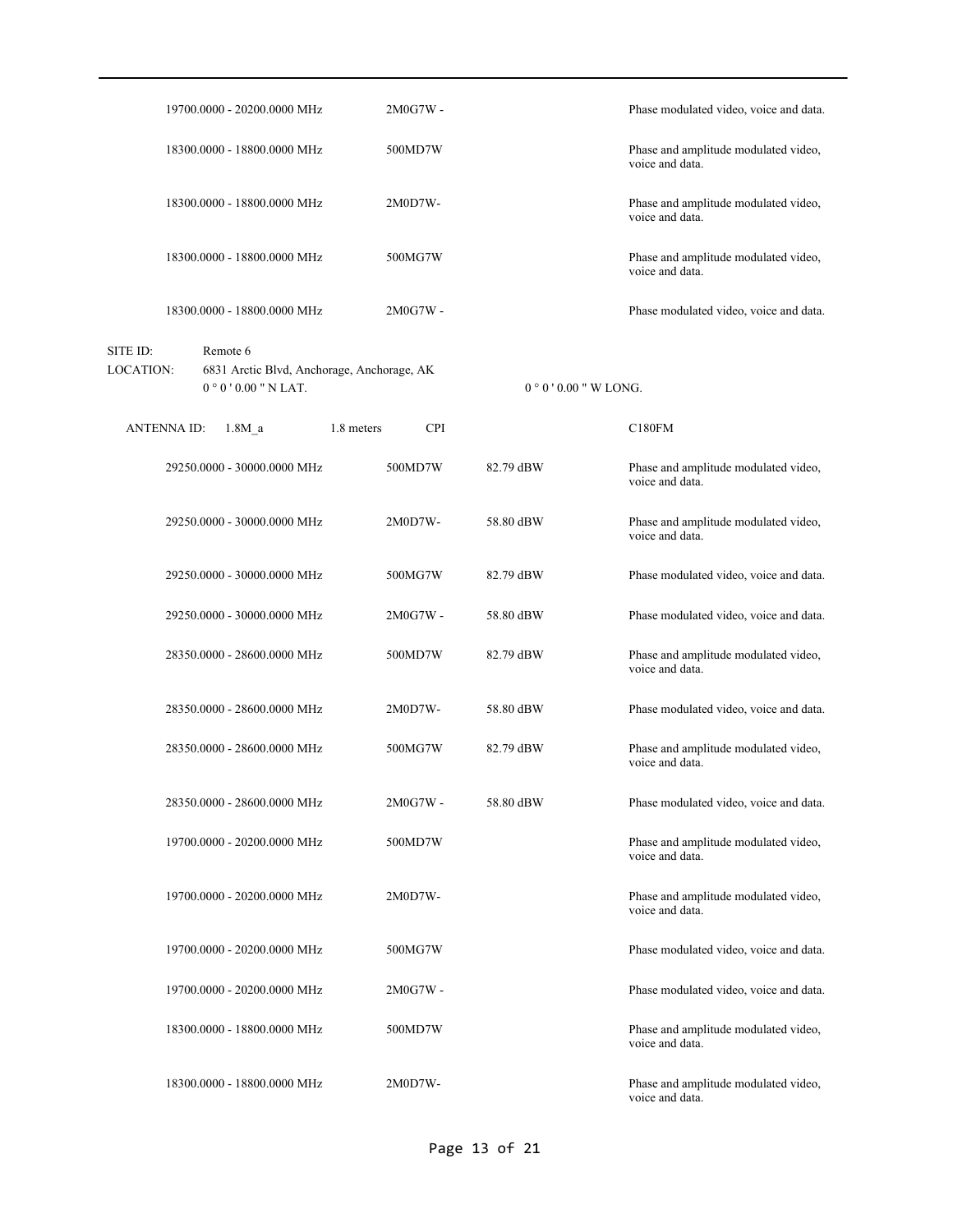|                              |                    | 18300.0000 - 18800.0000 MHz                                                  | 500MG7W                  |           | Phase and amplitude modulated video,<br>voice and data. |
|------------------------------|--------------------|------------------------------------------------------------------------------|--------------------------|-----------|---------------------------------------------------------|
|                              |                    | 18300.0000 - 18800.0000 MHz                                                  | 2M0G7W-                  |           | Phase and amplitude modulated video,<br>voice and data. |
| SITE ID:<br><b>LOCATION:</b> |                    | Remote 9<br>6831 Arctic Blvd, Anchorage, Anchorage, AK<br>$0°0'0.00"$ N LAT. |                          |           | $0°0'0.00"$ W LONG.                                     |
|                              | <b>ANTENNA ID:</b> | 2.4M a                                                                       | 2.4 meters<br><b>CPI</b> |           | 3244                                                    |
|                              |                    | 29250.0000 - 30000.0000 MHz                                                  | 500MD7W                  | 84.79 dBW | Phase and amplitude modulated video,<br>voice and data. |
|                              |                    | 29250.0000 - 30000.0000 MHz                                                  | $2M0D7W -$               | 60.80 dBW | Phase and amplitude modulated video,<br>voice and data. |
|                              |                    | 29250.0000 - 30000.0000 MHz                                                  | 500MG7W                  | 84.79 dBW | Phase modulated video, voice and data.                  |
|                              |                    | 29250.0000 - 30000.0000 MHz                                                  | 2M0G7W -                 | 60.80 dBW | Phase modulated video, voice and data.                  |
|                              |                    | 28350.0000 - 28600.0000 MHz                                                  | 500MD7W                  | 84.79 dBW | Phase and amplitude modulated video,<br>voice and data. |
|                              |                    | 28350.0000 - 28600.0000 MHz                                                  | 2M0D7W-                  | 60.80 dBW | Phase and amplitude modulated video,<br>voice and data. |
|                              |                    | 28350.0000 - 28600.0000 MHz                                                  | 500MG7W                  | 84.79 dBW | Phase modulated video, voice and data.                  |
|                              |                    | 28350.0000 - 28600.0000 MHz                                                  | 2M0G7W -                 | 60.80 dBW | Phase modulated video, voice and data.                  |
|                              |                    | 19700.0000 - 20200.0000 MHz                                                  | 500MD7W                  |           | Phase and amplitude modulated video,<br>voice and data. |
|                              |                    | 19700.0000 - 20200.0000 MHz                                                  | 2M0D7W-                  |           | Phase and amplitude modulated video,<br>voice and data. |
|                              |                    | 19700.0000 - 20200.0000 MHz                                                  | 500MG7W                  |           | Phase modulated video, voice and data.                  |
|                              |                    | 19700.0000 - 20200.0000 MHz                                                  | 2M0G7W -                 |           | Phase modulated video, voice and data.                  |
|                              |                    | 18300.0000 - 18800.0000 MHz                                                  | 500MD7W                  |           | Phase and amplitude modulated video,<br>voice and data. |
|                              |                    | 18300.0000 - 18800.0000 MHz                                                  | $2M0D7W -$               |           | Phase and amplitude modulated video,<br>voice and data. |
|                              |                    | 18300.0000 - 18800.0000 MHz                                                  | 500MG7W                  |           | Phase modulated video, voice and data.                  |
|                              |                    | 18300.0000 - 18800.0000 MHz                                                  | 2M0G7W -                 |           | Phase modulated video, voice and data.                  |
| SITE ID:                     |                    | Remote 1                                                                     |                          |           |                                                         |

 $0$   $^{\circ}$   $0$   $^{\prime}$   $0.00$  " N LAT. Various Locations in AK & CONUS LOCATION:

 $0$   $^{\circ}$   $0$   $^{\prime}$  0.00  $^{\prime\prime}$  W LONG.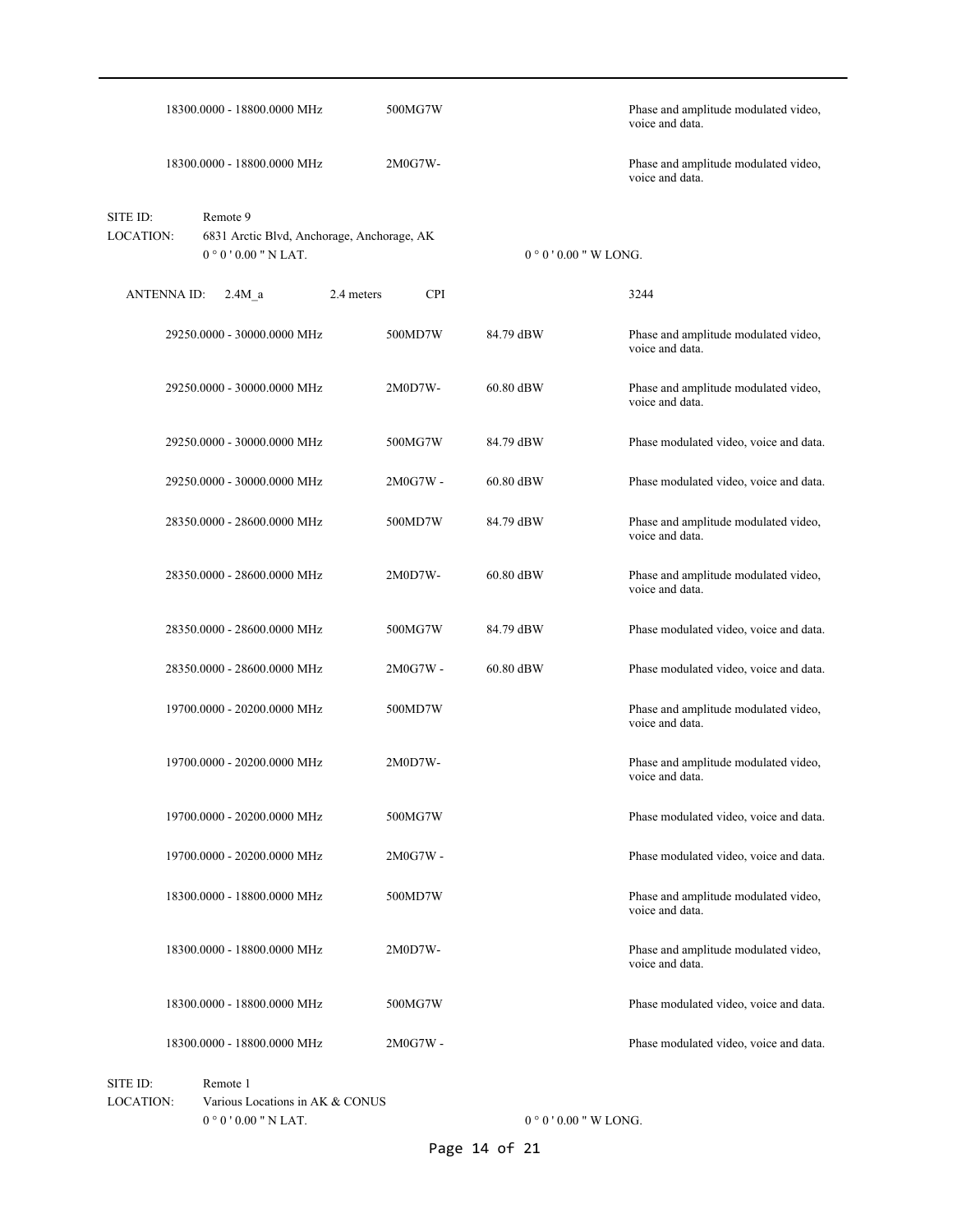| ANTENNA ID:<br>0.98M                                                                       | Global Skyware<br>0.98 meters |                       | 988                                                     |
|--------------------------------------------------------------------------------------------|-------------------------------|-----------------------|---------------------------------------------------------|
| 29250.0000 - 30000.0000 MHz                                                                | 500MD7W                       | 78.09 dBW             | Phase and amplitude modulated video,<br>voice and data. |
| 29250.0000 - 30000.0000 MHz                                                                | $2M0D7W -$                    | 54.10 dBW             | Phase and amplitude modulated video,<br>voice and data. |
| 29250.0000 - 30000.0000 MHz                                                                | 500MG7W                       | 78.09 dBW             | Phase modulated video, voice and data.                  |
| 29250.0000 - 30000.0000 MHz                                                                | $2M0G7W -$                    | 54.10 dBW             | Phase modulated video, voice and data.                  |
| 28350.0000 - 28600.0000 MHz                                                                | 500MD7W                       | 78.09 dBW             | Phase and amplitude modulated video,<br>voice and data. |
| 28350.0000 - 28600.0000 MHz                                                                | 2M0D7W-                       | 54.10 dBW             | Phase and amplitude modulated video,<br>voice and data. |
| 28350.0000 - 28600.0000 MHz                                                                | 500MG7W                       | 78.09 dBW             | Phase modulated video, voice and data.                  |
| 28350.0000 - 28600.0000 MHz                                                                | $2M0G7W -$                    | 54.10 dBW             | Phase modulated video, voice and data.                  |
| 19700.0000 - 20200.0000 MHz                                                                | 500MD7W                       |                       | Phase and amplitude modulated video,<br>voice and data. |
| 19700.0000 - 20200.0000 MHz                                                                | 2M0D7W-                       |                       | Phase and amplitude modulated video,<br>voice and data. |
| 19700.0000 - 20200.0000 MHz                                                                | 500MG7W                       |                       | Phase modulated video, voice and data.                  |
| 19700.0000 - 20200.0000 MHz                                                                | 2M0G7W -                      |                       | Phase modulated video, voice and data.                  |
| 18300.0000 - 18800.0000 MHz                                                                | 500MD7W                       |                       | Phase and amplitude modulated video,<br>voice and data. |
| 18300.0000 - 18800.0000 MHz                                                                | 2M0D7W-                       |                       | Phase and amplitude modulated video,<br>voice and data. |
| 18300.0000 - 18800.0000 MHz                                                                | 500MG7W                       |                       | Phase modulated video, voice and data.                  |
| 18300.0000 - 18800.0000 MHz                                                                | 2M0G7W -                      |                       | Phase modulated video, voice and data.                  |
| SITE ID:<br>Remote 2<br>LOCATION:<br>Various Locations in AK & CONUS<br>$0°0'0.00"$ N LAT. |                               | $0°0'$ 0.00 " W LONG. |                                                         |
| <b>ANTENNA ID:</b><br>1.0M                                                                 | <b>CPI</b><br>1 meters        |                       | C100FM                                                  |
| 29250.0000 - 30000.0000 MHz                                                                | 500MD7W                       | 77.09 dBW             | Phase and amplitude modulated video,<br>voice and data. |
| 29250.0000 - 30000.0000 MHz                                                                | 2M0D7W-                       | 53.10 dBW             | Phase and amplitude modulated video,<br>voice and data. |
| 29250.0000 - 30000.0000 MHz                                                                | 500MG7W                       | 77.09 dBW             | Phase modulated video, voice and data.                  |
|                                                                                            |                               | Page 15 of 21         |                                                         |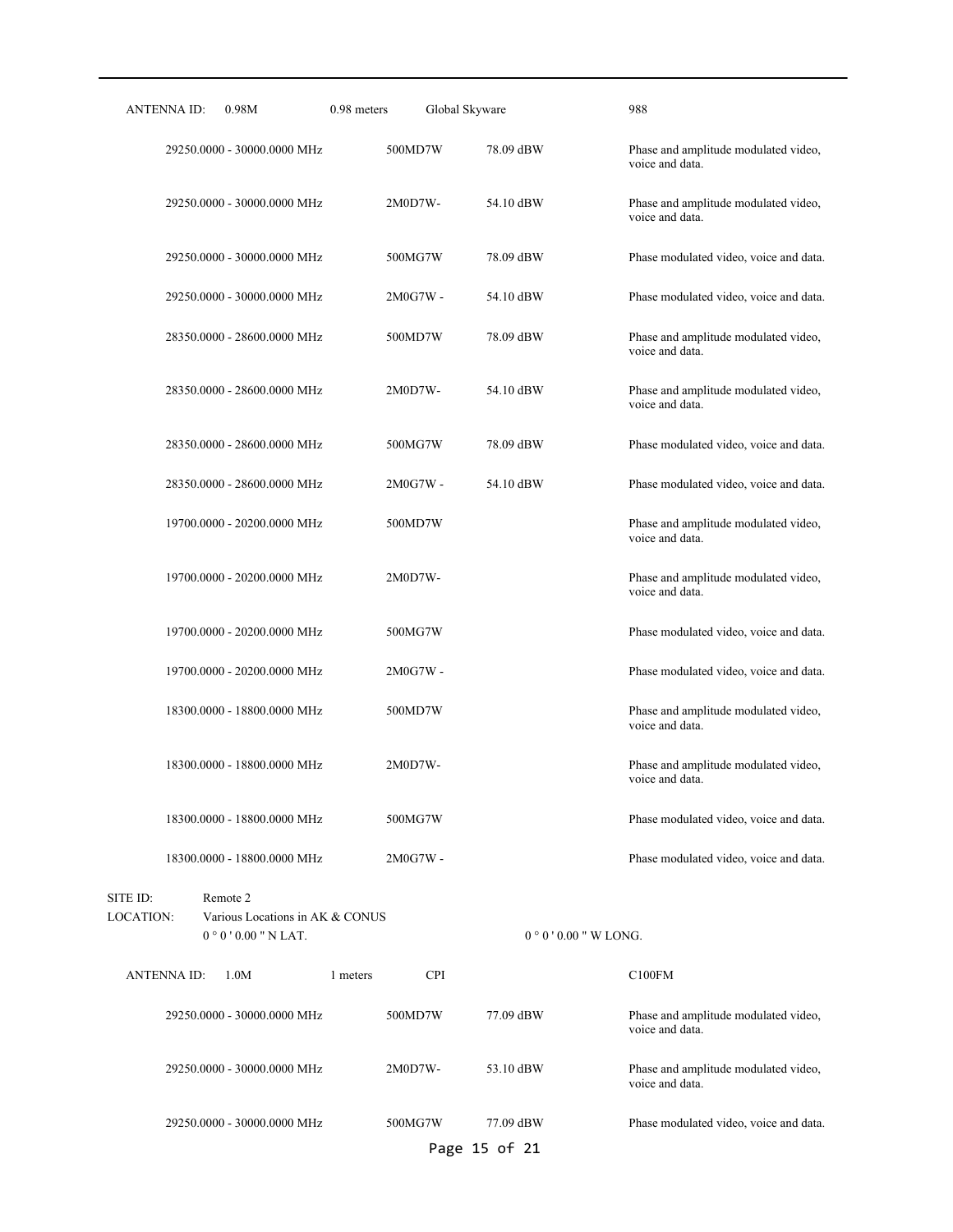|                       | 29250.0000 - 30000.0000 MHz                                                  | 2M0G7W -                  | 53.10 dBW                  | Phase modulated video, voice and data.                  |
|-----------------------|------------------------------------------------------------------------------|---------------------------|----------------------------|---------------------------------------------------------|
|                       | 28350.0000 - 28600.0000 MHz                                                  | 500MD7W                   | 77.09 dBW                  | Phase and amplitude modulated video,<br>voice and data. |
|                       | 28350.0000 - 28600.0000 MHz                                                  | 2M0D7W-                   | 53.10 dBW                  | Phase and amplitude modulated video,<br>voice and data. |
|                       | 28350.0000 - 28600.0000 MHz                                                  | 500MG7W                   | 77.09 dBW                  | Phase modulated video, voice and data.                  |
|                       | 28350.0000 - 28600.0000 MHz                                                  | 2M0G7W -                  | 53.10 dBW                  | Phase modulated video, voice and data.                  |
|                       | 19700.0000 - 20200.0000 MHz                                                  | 500MD7W                   |                            | Phase and amplitude modulated video,<br>voice and data. |
|                       | 19700.0000 - 20200.0000 MHz                                                  | 2M0D7W-                   |                            | Phase and amplitude modulated video,<br>voice and data. |
|                       | 19700.0000 - 20200.0000 MHz                                                  | 500MG7W                   |                            | Phase modulated video, voice and data.                  |
|                       | 19700.0000 - 20200.0000 MHz                                                  | 2M0G7W -                  |                            | Phase modulated video, voice and data.                  |
|                       | 18300.0000 - 18800.0000 MHz                                                  | 500MD7W                   |                            | Phase and amplitude modulated video,<br>voice and data. |
|                       | 18300.0000 - 18800.0000 MHz                                                  | 2M0D7W-                   |                            | Phase and amplitude modulated video,<br>voice and data. |
|                       | 18300.0000 - 18800.0000 MHz                                                  | 500MG7W                   |                            | Phase modulated video, voice and data.                  |
|                       | 18300.0000 - 18800.0000 MHz                                                  | 2M0G7W -                  |                            | Phase modulated video, voice and data.                  |
| SITE ID:<br>LOCATION: | Remote 3<br>6831 Arctic Blvd, Anchorage, Anchorage, AK<br>$0°0'0.00"$ N LAT. |                           | $0°0'0.00''$ W LONG.       |                                                         |
| <b>ANTENNAID:</b>     | 1.25M                                                                        | 1.25 meters<br><b>CPI</b> |                            | C125FM                                                  |
|                       | 29250.0000 - 30000.0000 MHz                                                  | 500MD7W                   | 79.99 dBW                  | Phase and amplitude modulated video,<br>voice and data. |
|                       | 29250.0000 - 30000.0000 MHz                                                  | 2M0D7W-                   | 56.00 dBW                  | Phase and amplitude modulated video,<br>voice and data. |
|                       | 29250.0000 - 30000.0000 MHz                                                  | 500MG7W                   | 79.99 dBW                  | Phase modulated video, voice and data.                  |
|                       | 29250.0000 - 30000.0000 MHz                                                  | 2M0G7W -                  | 56.00 dBW                  | Phase modulated video, voice and data.                  |
|                       | 28350.0000 - 28600.0000 MHz                                                  | 500MD7W                   | 79.99 dBW                  | Phase and amplitude modulated video,<br>voice and data. |
|                       | 28350.0000 - 28600.0000 MHz                                                  | 2M0D7W-                   | 56.00 dBW                  | Phase and amplitude modulated video,<br>voice and data. |
|                       | 28350.0000 - 28600.0000 MHz                                                  | 500MG7W                   | 79.99 dBW<br>Page 16 of 21 | Phase modulated video, voice and data.                  |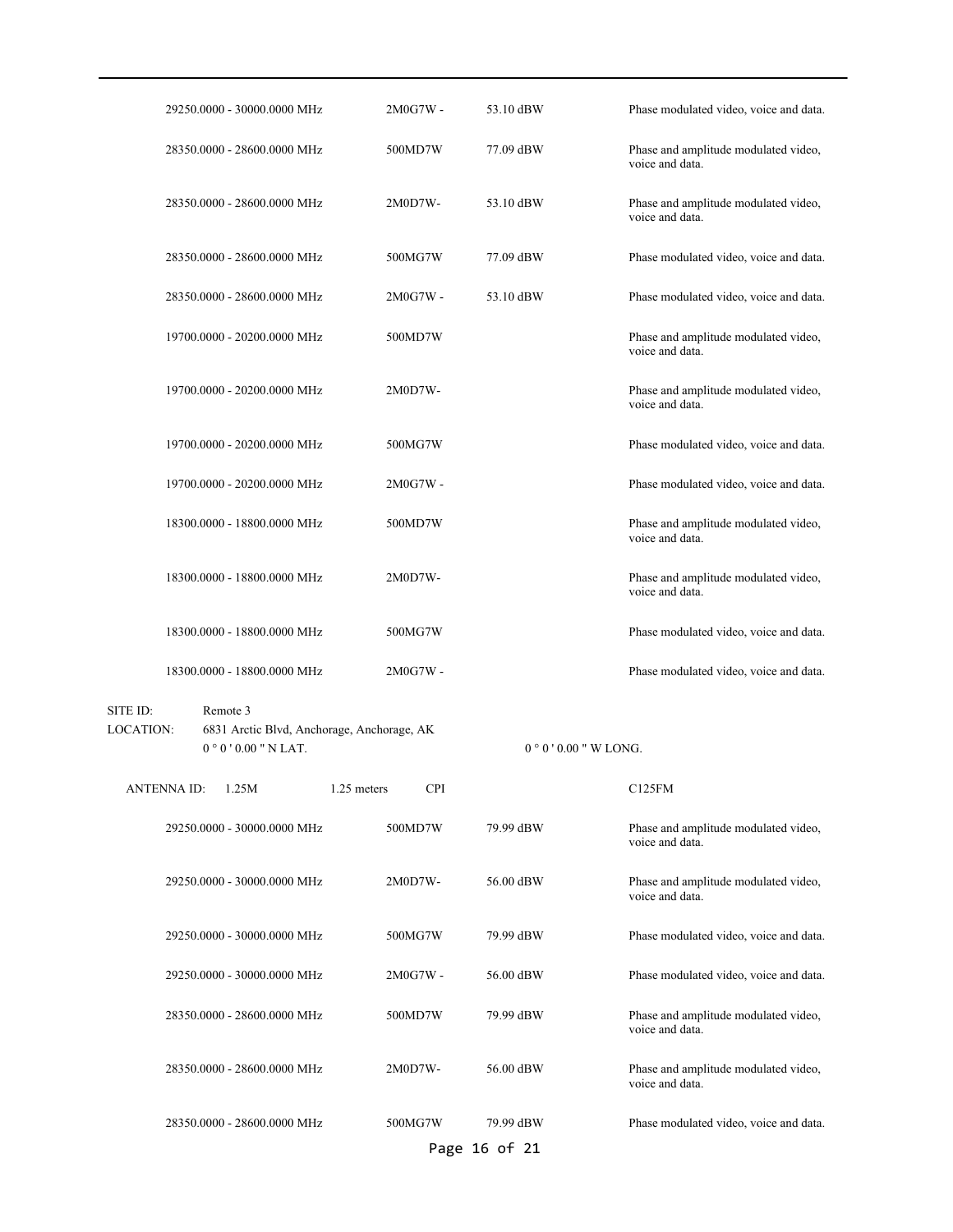|          | 28350,0000 - 28600,0000 MHz | $2M0G7W -$ | 56.00 dBW | Phase modulated video, voice and data.                  |
|----------|-----------------------------|------------|-----------|---------------------------------------------------------|
|          | 19700.0000 - 20200.0000 MHz | 500MD7W    |           | Phase and amplitude modulated video,<br>voice and data. |
|          | 19700.0000 - 20200.0000 MHz | 2M0D7W-    |           | Phase and amplitude modulated video,<br>voice and data. |
|          | 19700.0000 - 20200.0000 MHz | 500MG7W    |           | Phase modulated video, voice and data.                  |
|          | 19700.0000 - 20200.0000 MHz | 2M0G7W -   |           | Phase modulated video, voice and data.                  |
|          | 18300.0000 - 18800.0000 MHz | 500MD7W    |           | Phase and amplitude modulated video,<br>voice and data. |
|          | 18300.0000 - 18800.0000 MHz | 2M0D7W-    |           | Phase and amplitude modulated video,<br>voice and data. |
|          | 18300.0000 - 18800.0000 MHz | 500MG7W    |           | Phase modulated video, voice and data.                  |
|          | 18300.0000 - 18800.0000 MHz | 2M0G7W -   |           | Phase modulated video, voice and data.                  |
| SITE ID: | Remote 5                    |            |           |                                                         |

0  $^{\circ}$  0 ' 0.00 " N LAT. 6831 Arctic Blvd, Anchorage, Anchorage, AK LOCATION:

 $0$   $^{\circ}$  0  $^{\prime}$  0.00  $^{\prime\prime}$  W LONG.

| <b>ANTENNAID:</b> | 1.2M b                      | 1.2 meters | Global Skyware |               | Type 127                                                |
|-------------------|-----------------------------|------------|----------------|---------------|---------------------------------------------------------|
|                   | 29250.0000 - 30000.0000 MHz | 500MD7W    |                | 79.99 dBW     | Phase and amplitude modulated video,<br>voice and data. |
|                   | 29250.0000 - 30000.0000 MHz | 2M0D7W-    |                | 56.00 dBW     | Phase and amplitude modulated video,<br>voice and data. |
|                   | 29250.0000 - 30000.0000 MHz | 500MG7W    |                | 79.99 dBW     | Phase modulated video, voice and data.                  |
|                   | 29250.0000 - 30000.0000 MHz | 2M0G7W -   |                | 56.00 dBW     | Phase modulated video, voice and data.                  |
|                   | 28350.0000 - 28600.0000 MHz | 500MD7W    |                | 79.99 dBW     | Phase and amplitude modulated video,<br>voice and data. |
|                   | 28350.0000 - 28600.0000 MHz | 2M0D7W-    |                | 56.00 dBW     | Phase and amplitude modulated video,<br>voice and data. |
|                   | 28350.0000 - 28600.0000 MHz | 500MG7W    |                | 79.99 dBW     | Phase modulated video, voice and data.                  |
|                   | 28350.0000 - 28600.0000 MHz | 2M0G7W -   |                | 56.00 dBW     | Phase modulated video, voice and data.                  |
|                   | 19700.0000 - 20200.0000 MHz | 500MD7W    |                |               | Phase and amplitude modulated video,<br>voice and data. |
|                   | 19700.0000 - 20200.0000 MHz | 2M0D7W-    |                |               | Phase and amplitude modulated video,<br>voice and data. |
|                   | 19700.0000 - 20200.0000 MHz | 500MG7W    |                |               | Phase modulated video, voice and data.                  |
|                   |                             |            |                | Page 17 of 21 |                                                         |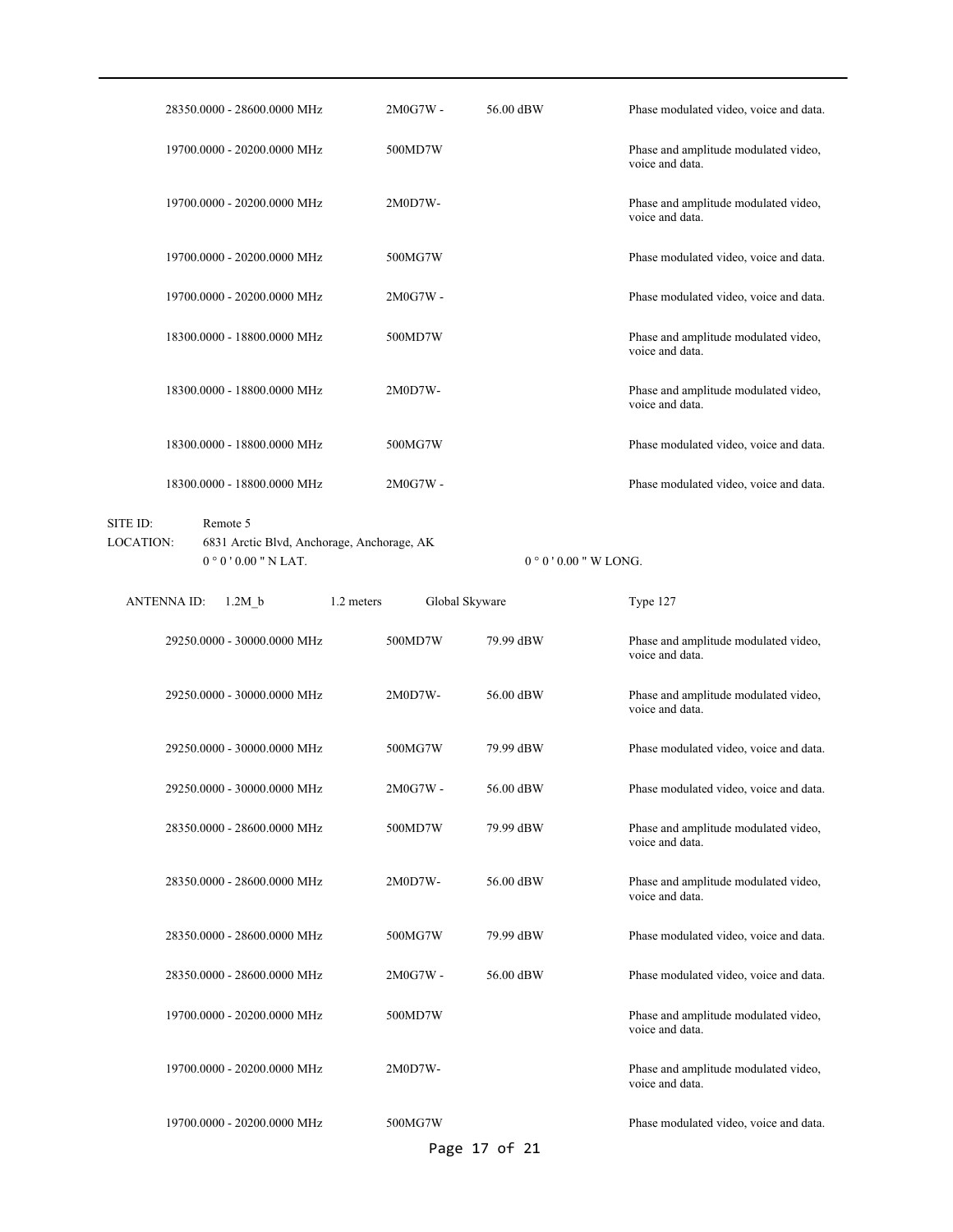| 19700.0000 - 20200.0000 MHz | $2M0G7W -$ | Phase modulated video, voice and data.                  |
|-----------------------------|------------|---------------------------------------------------------|
| 18300,0000 - 18800,0000 MHz | 500MD7W    | Phase and amplitude modulated video,<br>voice and data. |
| 18300,0000 - 18800,0000 MHz | $2M0D7W-$  | Phase and amplitude modulated video,<br>voice and data. |
| 18300,0000 - 18800,0000 MHz | 500MG7W    | Phase modulated video, voice and data.                  |
| 18300.0000 - 18800.0000 MHz | $2M0G7W -$ | Phase modulated video, voice and data.                  |

#### **Points of Communication:**

Remote 1 - GALAXY 30 (S3016) - (125 W.L.)

Remote 1 - GALAXY 30 (S3016) - (125 W.L.)

Remote 10 - GALAXY 30 (S3016) - (125 W.L.)

Remote 10 - GALAXY 30 (S3016) - (125 W.L.)

Remote 2 - GALAXY 30 (S3016) - (125 W.L.)

Remote 2 - GALAXY 30 (S3016) - (125 W.L.)

Remote 3 - GALAXY 30 (S3016) - (125 W.L.)

Remote 3 - GALAXY 30 (S3016) - (125 W.L.)

Remote 4 - GALAXY 30 (S3016) - (125 W.L.)

Remote 4 - GALAXY 30 (S3016) - (125 W.L.)

Remote 5 - GALAXY 30 (S3016) - (125 W.L.)

Remote 5 - GALAXY 30 (S3016) - (125 W.L.)

Remote 6 - GALAXY 30 (S3016) - (125 W.L.)

Remote 6 - GALAXY 30 (S3016) - (125 W.L.)

Remote 7 - GALAXY 30 (S3016) - (125 W.L.)

Remote 7 - GALAXY 30 (S3016) - (125 W.L.)

Remote 8 - GALAXY 30 (S3016) - (125 W.L.)

Remote 8 - GALAXY 30 (S3016) - (125 W.L.)

Remote 9 - GALAXY 30 (S3016) - (125 W.L.)

Remote 9 - GALAXY 30 (S3016) - (125 W.L.)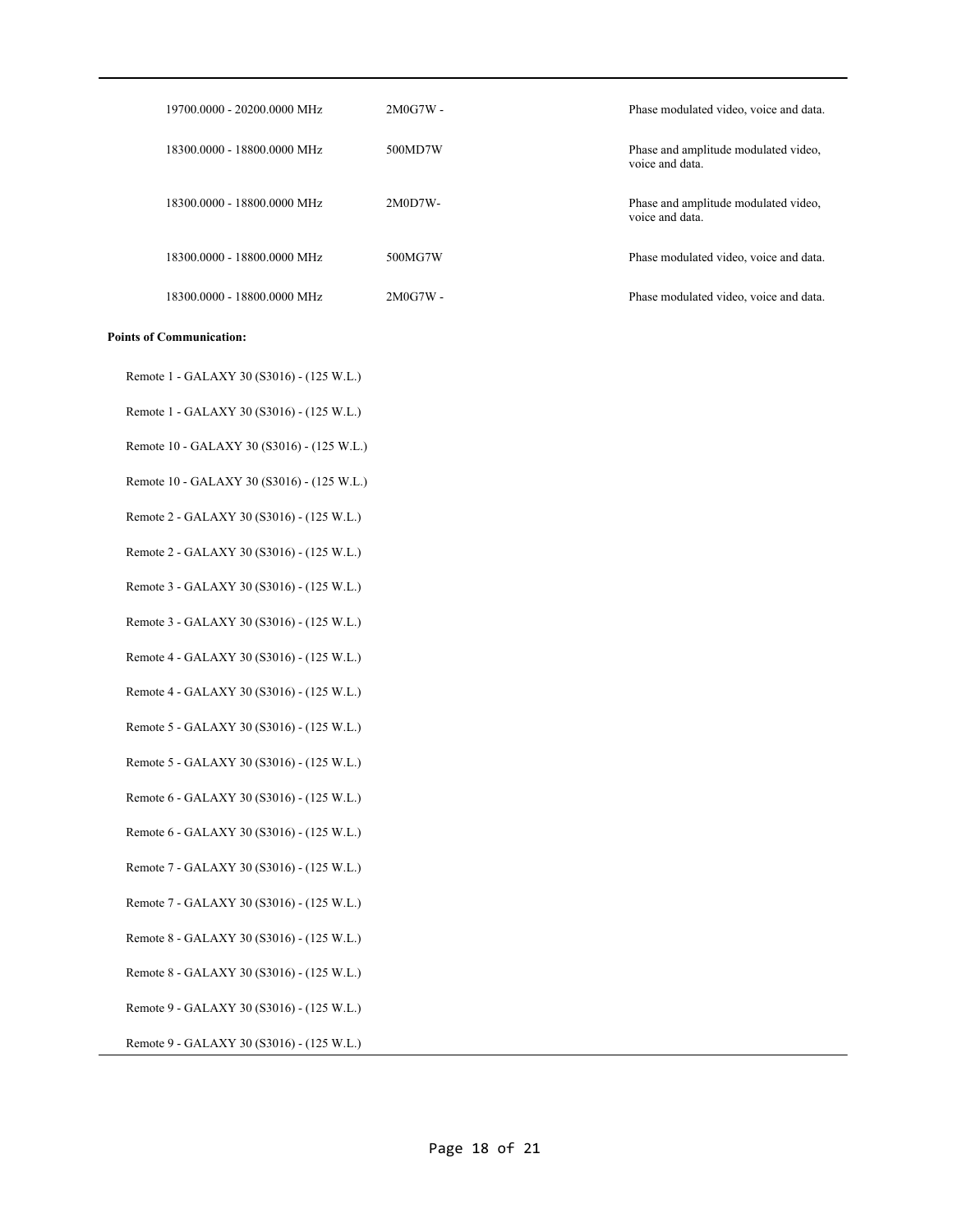| SES-ASG-20211229-01975<br>E E950195<br>KPHO Broadcasting Corporation<br>Application for Consent to Assignment<br>Consummated             |                           | Date Effective:<br>12/29/2021                              |
|------------------------------------------------------------------------------------------------------------------------------------------|---------------------------|------------------------------------------------------------|
| <b>Current Licensee:</b><br>KPHO Broadcasting Corporation<br>FROM: KPHO BROADCASTING CORPORATION<br>Gray Television Licensee, LLC<br>TO: |                           |                                                            |
|                                                                                                                                          |                           | No. of Station(s) listed: 1                                |
| SES-LIC-20210420-00722<br>SpaceX Services, Inc.<br>E E210102<br>Application for Authority<br>Grant of Authority                          |                           | $01/21/2022 - 01/21/2037$<br>Date Effective:<br>01/21/2022 |
| <b>Class of Station:</b><br><b>Fixed Earth Stations</b>                                                                                  |                           |                                                            |
| <b>Fixed Satellite Service</b><br><b>Nature of Service:</b>                                                                              |                           |                                                            |
| SITE ID:<br>$\mathbf{1}$<br><b>LOCATION:</b><br>(Ketchikan AK Gateway), Ketchikan Gateway, Ketchikan, AK<br>55 ° 22 ' 25.32 " N LAT.     | $131°43'8.36"$ W LONG.    |                                                            |
|                                                                                                                                          |                           |                                                            |
| <b>ANTENNA ID:</b><br>$CO-1$<br>1.47 meters<br>SpaceX                                                                                    |                           | 1.47M                                                      |
| 480MD7W<br>17800.0000 - 18600.0000 MHz                                                                                                   | $0.00$ dBW                | BPSK up to 64 QAM; Digital Data                            |
| 18800.0000 - 19300.0000 MHz<br>480MD7W                                                                                                   | $0.00$ dBW                | BPSK up to 64 QAM; Digital Data                            |
| 27500.0000 - 29100.0000 MHz<br>480MD7W                                                                                                   | 60.50 dBW                 | BPSK up to 64 QAM; Digital Data                            |
| 29500.0000 - 30000.0000 MHz<br>480MD7W                                                                                                   | 60.50 dBW                 | BPSK up to 64 QAM; Digital Data                            |
| <b>Points of Communication:</b>                                                                                                          |                           |                                                            |
| 1 - SPACEX (S2983/3018) - (NGSO)                                                                                                         |                           |                                                            |
| SES-RWL-20220114-00052<br>Comcast of Illinois III, Inc.<br>E E870439<br>Renewal<br>Grant of Authority                                    |                           | $01/30/2022 - 01/30/2037$<br>Date Effective:<br>01/20/2022 |
| <b>Fixed Earth Stations</b><br><b>Class of Station:</b>                                                                                  |                           |                                                            |
| <b>Nature of Service:</b><br><b>Fixed Satellite Service</b>                                                                              |                           |                                                            |
| SITE ID:<br>$\mathbf{1}$<br>LOCATION:<br>3440 HILLTOP ROAD, SANGAMON, SPRINGFIELD, IL<br>39 ° 45 ' 7.50 " N LAT.                         | 89 ° 34 ' 40.40 " W LONG. |                                                            |
| <b>ANTENNA ID:</b><br>4.5 meters<br>- 1                                                                                                  | <b>SCIENTIFIC ATLANTA</b> | 8345PF                                                     |
| 36M0G7W<br>3700.0000 - 4200.0000 MHz                                                                                                     |                           | DIGITAL VIDEO CARRIER                                      |
| <b>Points of Communication:</b>                                                                                                          |                           |                                                            |
| 1 - PERMITTED LIST - ()                                                                                                                  |                           |                                                            |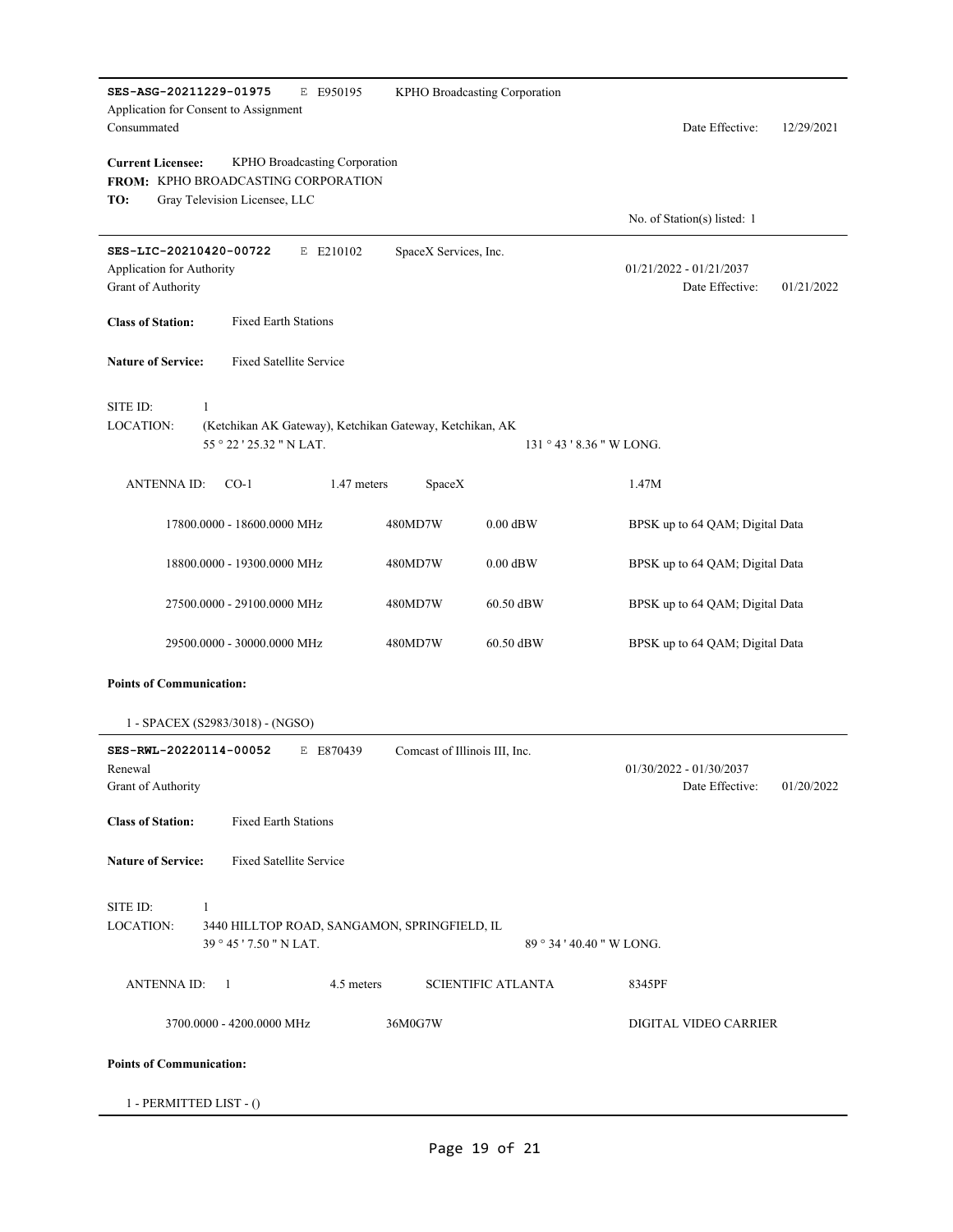| SES-RWL-20220118-00062                            |                             | E E970151                        | Comcast of Missouri, LLC                                                                                                                                                                                                                                                                                                                                                                                                |                         |                    |                         |            |
|---------------------------------------------------|-----------------------------|----------------------------------|-------------------------------------------------------------------------------------------------------------------------------------------------------------------------------------------------------------------------------------------------------------------------------------------------------------------------------------------------------------------------------------------------------------------------|-------------------------|--------------------|-------------------------|------------|
| Renewal                                           |                             |                                  |                                                                                                                                                                                                                                                                                                                                                                                                                         |                         |                    | 02/04/2022 - 02/04/2037 |            |
| Grant of Authority                                |                             |                                  |                                                                                                                                                                                                                                                                                                                                                                                                                         |                         |                    | Date Effective:         | 01/20/2022 |
| <b>Class of Station:</b>                          | <b>Fixed Earth Stations</b> |                                  |                                                                                                                                                                                                                                                                                                                                                                                                                         |                         |                    |                         |            |
| <b>Nature of Service:</b>                         |                             | Domestic Fixed Satellite Service |                                                                                                                                                                                                                                                                                                                                                                                                                         |                         |                    |                         |            |
| SITE ID:                                          | 1                           |                                  |                                                                                                                                                                                                                                                                                                                                                                                                                         |                         |                    |                         |            |
| LOCATION:                                         |                             |                                  | 4700 Little Blue Parkway, Jackson, INDEPENDENCE, MO                                                                                                                                                                                                                                                                                                                                                                     |                         |                    |                         |            |
|                                                   | 39 ° 1 ' 59.00 " N LAT.     |                                  |                                                                                                                                                                                                                                                                                                                                                                                                                         | $94°20'59.00''$ W LONG. |                    |                         |            |
| ANTENNA ID:                                       | $\overline{1}$              | 4.5 meters                       | <b>SCIENTIFIC-ATLANTA</b>                                                                                                                                                                                                                                                                                                                                                                                               |                         | S <sub>40451</sub> |                         |            |
|                                                   | 3700.0000 - 4200.0000 MHz   |                                  | 36M0F8W                                                                                                                                                                                                                                                                                                                                                                                                                 |                         |                    |                         |            |
| <b>Points of Communication:</b>                   |                             |                                  |                                                                                                                                                                                                                                                                                                                                                                                                                         |                         |                    |                         |            |
|                                                   | $1 - PERMITIED LIST - ()$   |                                  |                                                                                                                                                                                                                                                                                                                                                                                                                         |                         |                    |                         |            |
| SES-STA-20210924-01628                            |                             | E E190037                        | ATLAS Space Operations, Inc                                                                                                                                                                                                                                                                                                                                                                                             |                         |                    |                         |            |
| Special Temporary Authority                       |                             |                                  |                                                                                                                                                                                                                                                                                                                                                                                                                         |                         |                    |                         |            |
| Grant of Authority                                |                             |                                  |                                                                                                                                                                                                                                                                                                                                                                                                                         |                         |                    | Date Effective:         | 01/24/2022 |
| <b>Class of Station:</b>                          |                             |                                  |                                                                                                                                                                                                                                                                                                                                                                                                                         |                         |                    |                         |            |
|                                                   |                             |                                  |                                                                                                                                                                                                                                                                                                                                                                                                                         |                         |                    |                         |            |
|                                                   |                             |                                  | On January 24, 2022 ATLAS Space Operations, Inc. was granted Special Temporary Authority, commencing January 24, 2022 through June 30,<br>2022, to conduct telemetry, tracking and control ("TT&C") support services to the Falconsat-6 satellite on center frequencies 2109.75 MHz<br>(Earth-to-space) and 2288.00 MHz (space-to-Earth) from geographic coordinates 13° 30' 48.31"N, 144° 49' 31.1" E in Dededo, Guam. |                         |                    |                         |            |
| <b>Points of Communication:</b>                   |                             |                                  |                                                                                                                                                                                                                                                                                                                                                                                                                         |                         |                    |                         |            |
| SES-STA-20211221-01965                            |                             | E                                | Intelsat License LLC, as debtor-in-possession                                                                                                                                                                                                                                                                                                                                                                           |                         |                    |                         |            |
| Special Temporary Authority                       |                             |                                  |                                                                                                                                                                                                                                                                                                                                                                                                                         |                         |                    |                         |            |
| Grant of Authority                                |                             |                                  |                                                                                                                                                                                                                                                                                                                                                                                                                         |                         |                    | Date Effective:         | 01/24/2022 |
| <b>Class of Station:</b>                          |                             |                                  |                                                                                                                                                                                                                                                                                                                                                                                                                         |                         |                    |                         |            |
|                                                   |                             |                                  | On January 24, 2022, Intelsat License LLC, as debtor-in-possession, was granted special temporary authority, beginning on January 24, 2022<br>through February 14, 2022, to operate its fixed earth station in Andover, ME to communicate with the Intelsat 37e (S2947) satellite at the 18°<br>W.L. orbital location in the 5850-5925 MHz (Earth-to-space), and 3625-4200 MHz (space-to-Earth) frequency bands.        |                         |                    |                         |            |
| <b>Points of Communication:</b>                   |                             |                                  |                                                                                                                                                                                                                                                                                                                                                                                                                         |                         |                    |                         |            |
| SES-STA-20211222-01987                            |                             | E E8519                          | TeleSouth Communications, Inc.                                                                                                                                                                                                                                                                                                                                                                                          |                         |                    |                         |            |
| Special Temporary Authority<br>Grant of Authority |                             |                                  |                                                                                                                                                                                                                                                                                                                                                                                                                         |                         |                    | Date Effective:         | 01/21/2022 |
| <b>Class of Station:</b>                          |                             |                                  |                                                                                                                                                                                                                                                                                                                                                                                                                         |                         |                    |                         |            |
| band.                                             |                             |                                  | On January 21, 2022, TeleSouth Communications, Inc. was granted special temporary authority for 60 days, beginning on January 21, 2022, to<br>operate a fixed earth station in Hinds, MS to communicate with the Permitted List satellites in the 5925-6425 MHz (Earth-to-space) frequency                                                                                                                              |                         |                    |                         |            |

#### **Points of Communication:**